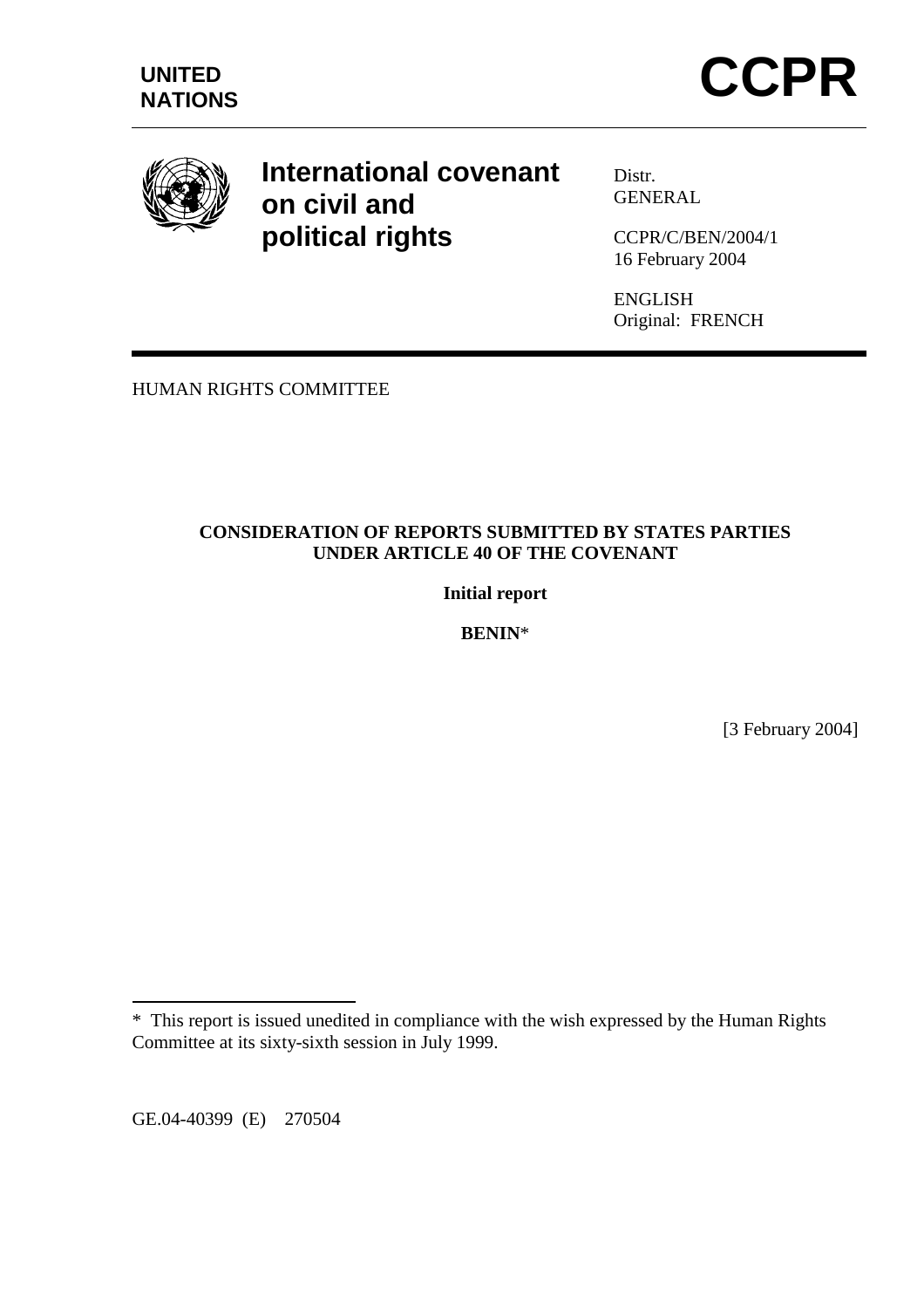# **Introduction**

1. The Republic of Benin acquired international sovereignty on 1 August 1960 and went through a period of political instability culminating in the adoption, in 1974, of Marxist-Leninist ideology. This policy led to massive violations of human rights and an acute economic crisis: the banking system collapsed, internal and external debt accumulated, output capacity dwindled and the most vulnerable sectors of society sank into poverty as a result of rising unemployment.

2. This situation was one of the factors behind the holding, in February 1990, of the Conference of the Active Forces (*Forces Vives* of the Nation) which paved the way for the establishment of a State governed by the rule of law and guaranteeing fundamental freedoms, ushered in pluralist democracy and steered the economy towards liberalism.

3. In 1989, in an attempt to put an end to this difficult situation, the Government undertook a structural adjustment programme with the assistance of the World Bank and the International Monetary Fund. Benin is currently implementing its third structural adjustment programme. These programmes have given priority to macroeconomic restructuring at the expense of the social sectors. Moreover, the 50 per cent devaluation of the CFA franc (CFAF) in January 1994 lowered consumer purchasing power.

4. The Beninese economy is proving slow to get off the ground, with an agricultural sector that uses primitive techniques, an industrial sector that is still in its infancy, a bloated tertiary sector that is hard to control and the absence of an effective government policy on coordination, problems that have all been exacerbated by the adverse effects of the different structural adjustment programmes.

5. The development of a society requires all fundamental rights to be honoured, the nation's income, wealth and natural resources to be fairly distributed, and people to be entitled to defend their material moral and professional interests.

6. Being aware of this, and eager to secure these rights for all its citizens, the Government of the Republic of Benin has acceded to a number of international human rights instruments, including in particular, on 12 March 1992, the International Covenant on Civil and Political Rights.

7. With a view to translating this will into concrete action, the Government has gradually, to the extent that its capacities allow, taken both legal and practical steps to achieve that goal. The present initial report, which covers the period from 1992 to 1996, outlines the efforts that Benin has made to meet the obligations it assumed on becoming a party to the International Covenant on Civil and Political Rights.

8. The presentation of the Republic of Benin is divided into three parts, namely:

- − The land, people and demography;
- − The general political structure;
- − The general legal framework for the protection of human rights.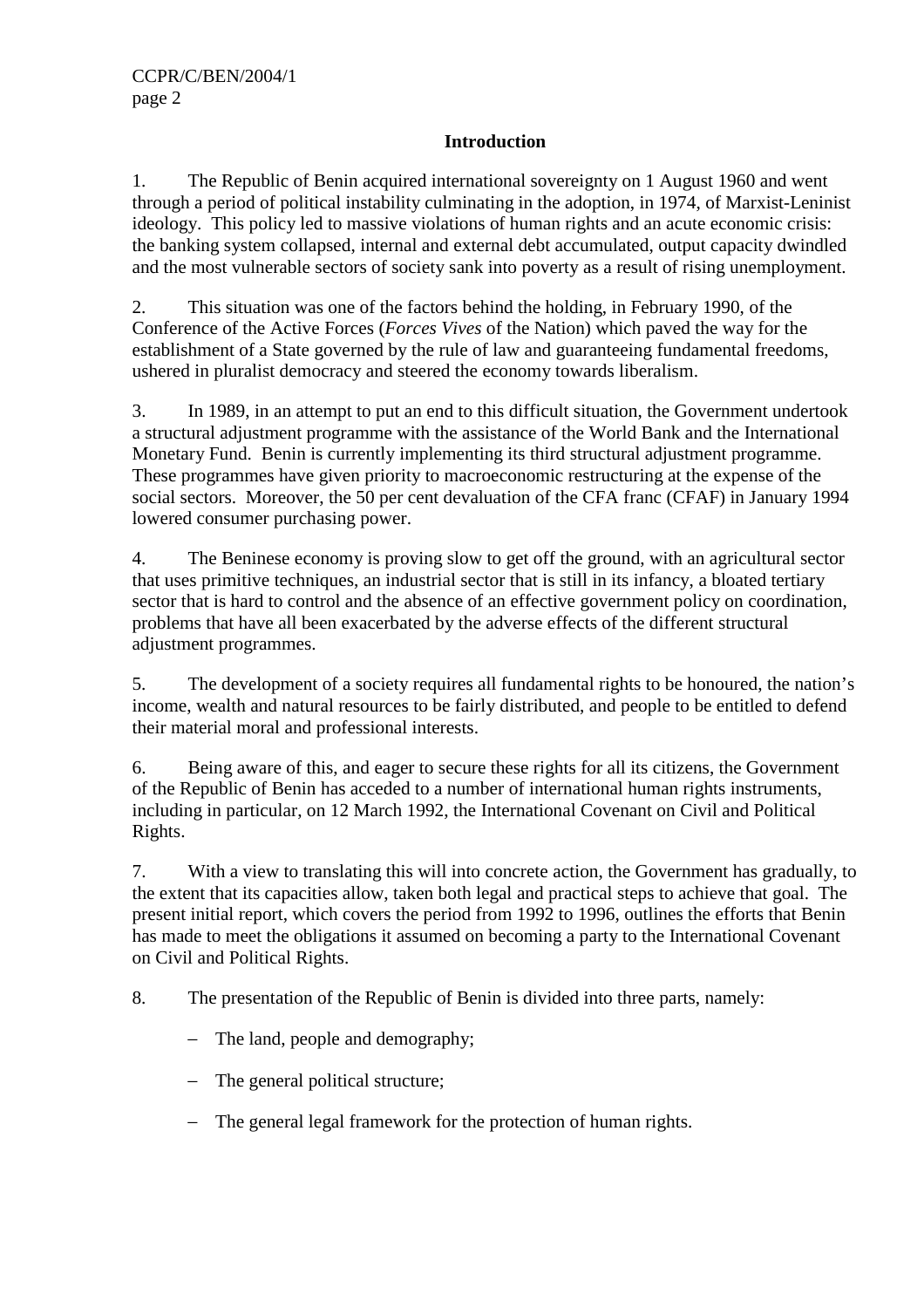## **I. LAND, PEOPLE AND DEMOGRAPHY**

#### 9. Basic facts:

| Area:                     | $114,763$ km <sup>2</sup>      |
|---------------------------|--------------------------------|
| Administrative capital:   | Porto-Novo                     |
| Economic capital:         | Cotonou                        |
| Date of independence:     | 1 August 1960                  |
| Administrative divisions: | 12 departments and 77 communes |
| Working language:         | French                         |

10. The Republic of Benin is situated in West Africa. It is bordered by Niger to the north, Burkina Faso to the north-west, Togo to the west, the Atlantic Ocean to the south and Nigeria to the east.

11. According to the preliminary results of the third general population and housing census, Benin had a population of 6,753,569 inhabitants in February 2002. The population is growing rapidly, at an average of 2.8 per cent per year.

12. There are eight major ethnic groups in Benin, namely: the Adja, Bariba, Betamaribé, Dendi, Fon, Peulh, Yoa-Lokpa and Yoruba. The majority groups are the Fon and related groups (42.2 per cent), the Adja and related groups (15.6 per cent) and the Yoruba and related groups (12.1 per cent). The population is unevenly distributed throughout the country. The average population density is 59 persons per square kilometre; 52 per cent of the total population is concentrated in the country's six southern departments, on one tenth of its surface area.

13. Benin's population is young and predominantly female. A breakdown by age group shows that 48 per cent of the population are under 15 years of age, while only 4 per cent are aged 65 and over. In 2002, 51.35 per cent of the population were women. There are 94.7 males for every 100 females.

14. Life expectancy at birth is 53.4 years: 55.2 years for women and 51.7 for men.

15. Several religions coexist in Benin. They include animism, practised by 42 per cent of the population and Christianity, practised by 35 per cent, followed by Islam, which is practised by 20.6 per cent. Some 1.9 per cent of the population follow other religions and 0.5 per cent have no stated religion. Numerous sects have sprung up in recent years.

16. Benin is among a group of countries with low incomes and low human development indices. It ranked 158th out of 173 countries on the Human Development Index in 2000.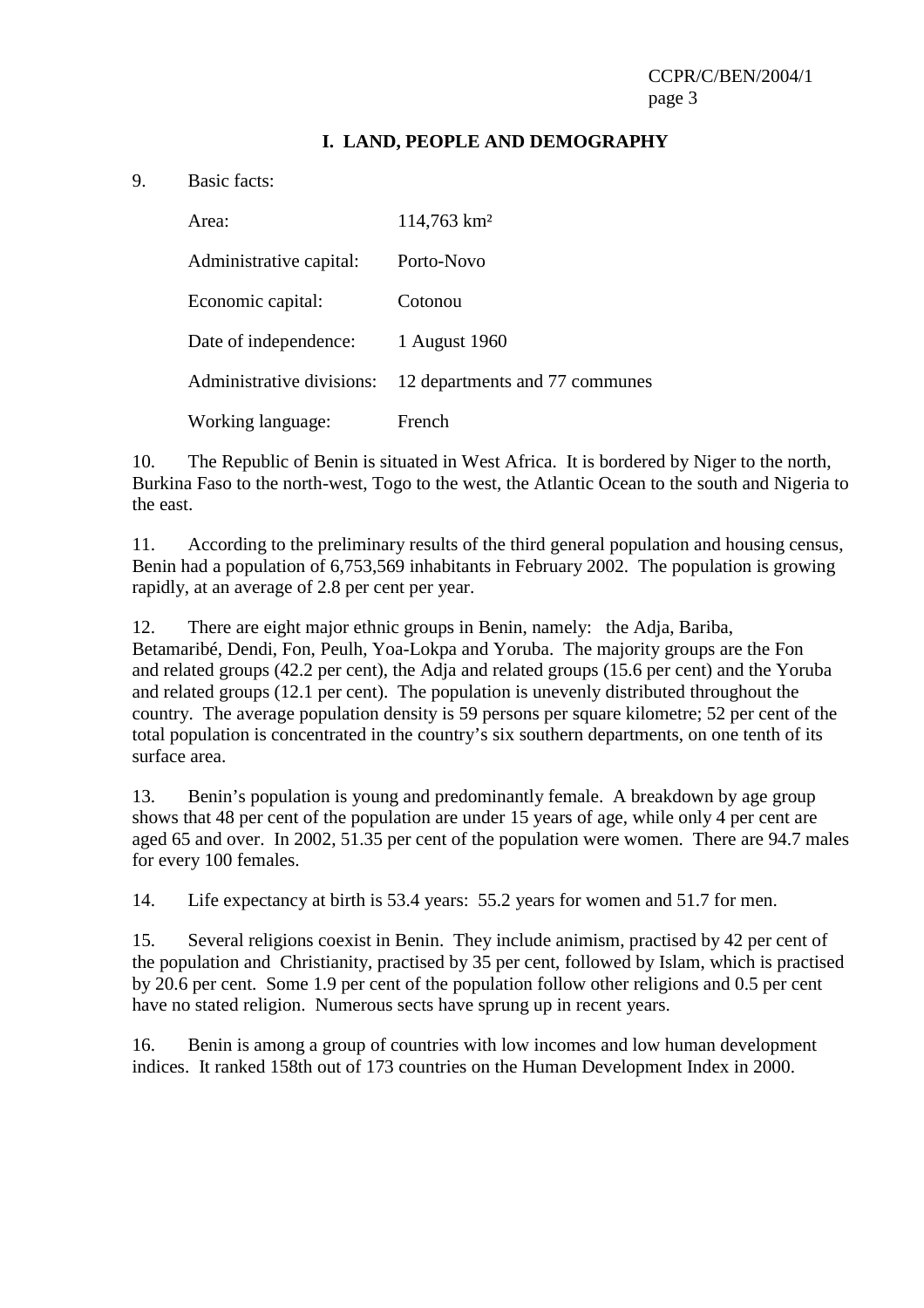17. In 2000, the country's per capita Gross Domestic Product was estimated at CFAF 121,583.

18. Although, overall, Benin's macroeconomic situation gradually improved over the decade 1990-2000, this economic performance has had no significant impact on social conditions in the country or on people's living standards.

# **II. GENERAL POLITICAL STRUCTURE**

19. The colony of Dahomey was created in 1894 by the merging of the ancient Kingdom of Abomey and regions to the north with territories already occupied by the French in the south, such as Allada, Porto Novo, Savi and Ouidah. The colony was administered by the governor of Porto Novo and controlled by the Government of French West Africa, whose Governor-General resided in Dakar. Before independence in 1960, Dahomey had a succession of 24 governors.

20. Dahomey became independent on 1 August 1960. From that date onwards, it was to face many difficulties as it learned the craft of exercising national sovereignty. Several Governments rose and fell in a series of coups d'état and within the space of 12 years the country had as many as 10 heads of State.

21. The country entered a new political era following the coup d'état of 25 October 1972.

22. For the 17 years from 1972 to 1989, Benin was ruled by a Marxist military regime with a single party, the People's Revolutionary Party of Benin, social dialogue with the trade unions, democratic centralism, Marxism-Leninism as the guiding political theory, the nationalization of the active sectors of the economy, etc. On 30 November 1975, the Republic of Dahomey became the People's Republic of Benin. From 1986 onwards, the country entered a prolonged economic crisis, which came to a head in 1989 when enormous financial difficulties made it impossible for the State to continue meeting the costs of sovereignty. The bankruptcy of the country's financial institutions and the ensuing failure to pay salaries triggered a series of strikes throughout the country. In 1990, all government departments ground to a halt, until the National Conference, also known as the Conference of the Active Forces of the Nation, took place.

23. Following the Conference of the Active Forces of the Nation, in February 1990, the People's Republic of Benin became the Republic of Benin. A new transitional Government ruled the country until the democratic presidential elections of March 1991. The Conference of the Active Forces opted for democracy and a full multiparty political system, choices that were later enshrined in the 1990 Constitution.

24. Since then, elections have been held every five years to appoint the President of the Republic and every four years to appoint the people's representatives to the National Assembly. The presidential and legislative elections that have been held testify to the fact that democratic procedures are gradually becoming part of the collective Beninese consciousness. All these elections passed off without any major incident.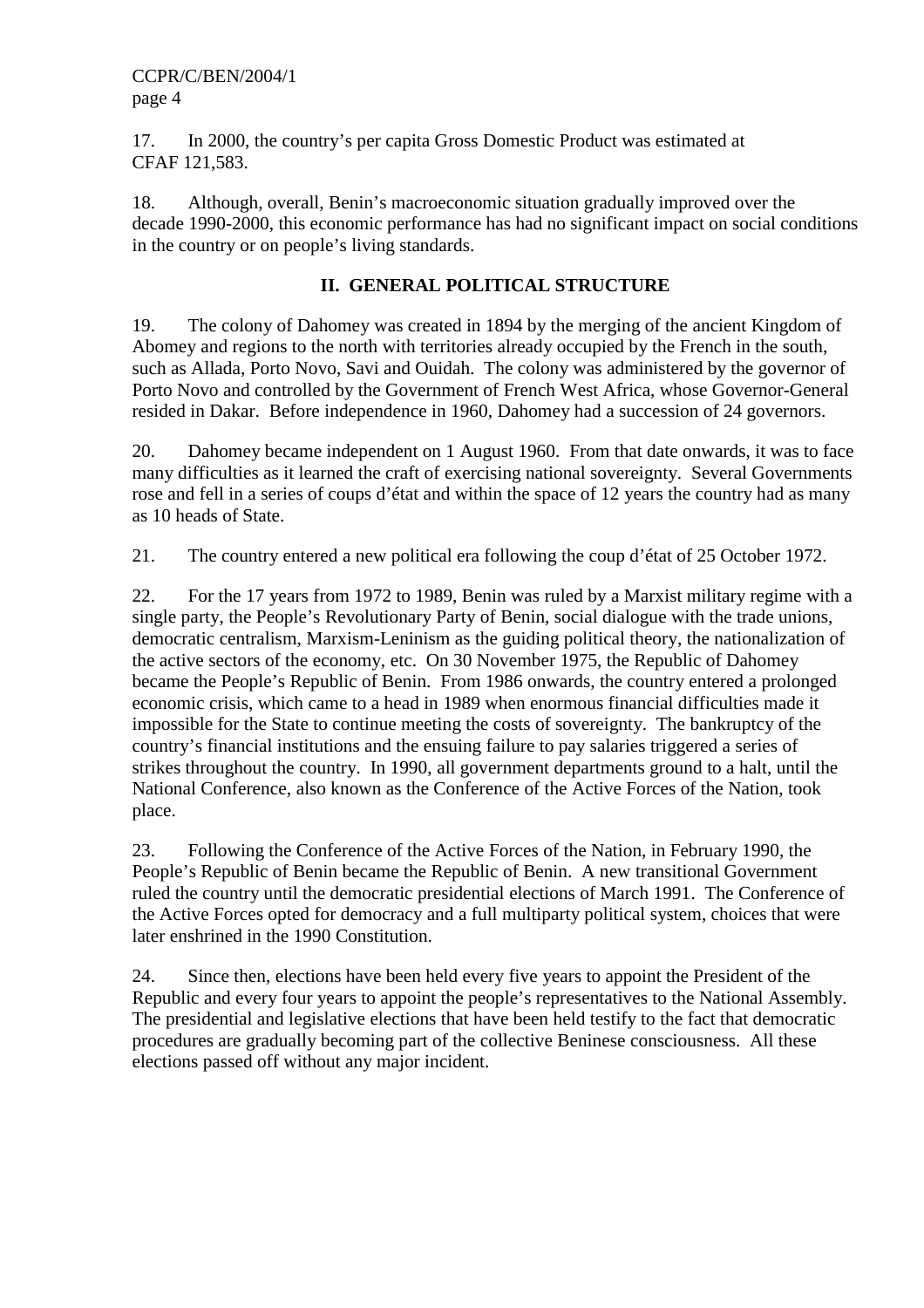# **III. GENERAL LEGAL FRAMEWORK**

25. The Constitution of 11 December 1990 provides a framework for the protection of women against all forms of discrimination. Through the rules it sets forth, the Constitution has brought about improvements in the sense of more positive rights and freedoms for Beninese citizens.

26. The Constitution is the supreme law of the State. Title II is devoted to the rights and duties of the individual; article 114 provides for the institution of the Constitutional Court as the highest jurisdiction of the State in constitutional matters. The Court rules upon the constitutionality of laws and is responsible for guaranteeing fundamental individual rights and civil liberties.

27. The Constitution solemnly affirms the country's determination "to create a State governed by the rule of law and pluralist democracy, in which fundamental human rights, civil liberties, the dignity of the individual and justice are guaranteed, protected and promoted as a necessary condition for the truly harmonious development of each Beninese in the temporal, cultural and spiritual spheres".

28. Benin has incorporated into its Constitution (art. 7) the rights and duties guaranteed by the African Charter on Human and People's Rights, as adopted by the Organization of African Unity on 27 June 1981 and ratified by Benin on 20 January 1986. Moreover, referring to human rights as set forth in the Universal Declaration of Human Rights of 1948, the Constitution reaffirms the Beninese people's attachment to all international instruments, which take precedence over domestic law.

29. By declaring in article 8 that the human person is sacred and inviolable, the Constitution reaffirms the State's commitment to guaranteeing all human beings equal access to education, health, culture, information, vocational training and employment. Article 9 recognizes the right of all human beings to the development and full flowering of the individual in the material, temporal, intellectual and spiritual spheres.

30. The right to life, liberty, security and integrity of person is guaranteed by article 15. Article 18 prohibits torture and other cruel, inhuman or degrading treatment or punishment.

31. Article 36 provides that "Each Beninese citizen has the duty to respect his fellow men without any discrimination and to maintain such relations with others as are conducive to safeguarding, strengthening and promoting respect, dialogue and mutual tolerance in the interests of peace and national cohesion."

32. Reference may also be made to article 98 of the Constitution, which recognizes that matters pertaining, inter alia, to individuals' nationality, status and legal capacity; inheritance and matrimonial regimes; and the procedure for acknowledging tradition and custom and bringing them into line with domestic law, all fall within the domain of the law.

33. To this legal arsenal should be added all the provisions of the African Charter on Human and People's Rights, which forms an integral part of the Constitution and articles 2 and 18 of which deal more directly with discrimination.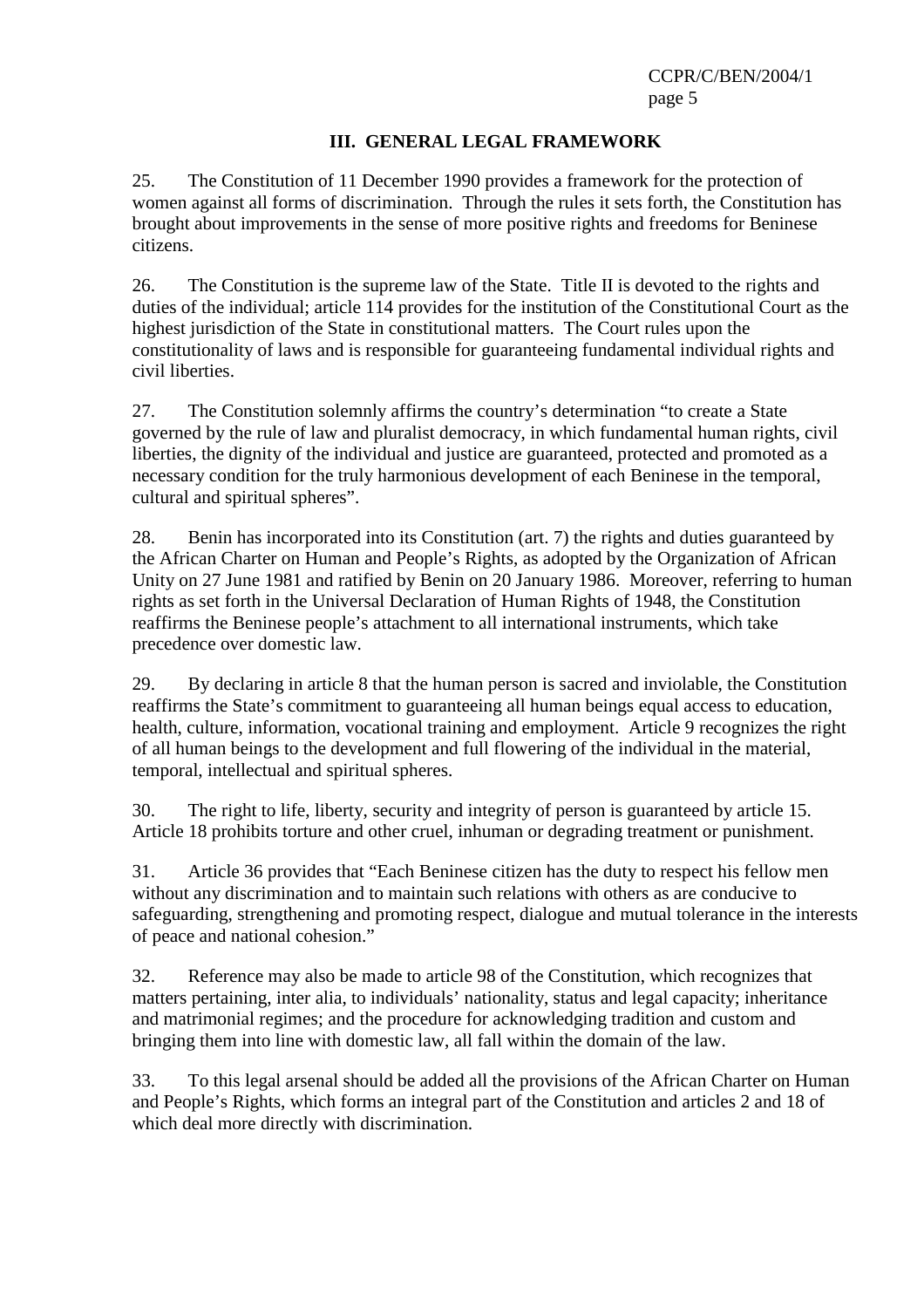34. Article 2 guarantees all individuals, regardless of their sex, all the rights recognized in the Charter, while paragraph 3 of article 18 provides that the State has the duty to "ensure the elimination of any discrimination against women and assure the protection of the rights of women and children as recognized in international declarations and conventions".

35. As evidence of its determination to guarantee human rights, Benin has ratified or signed a number of international and regional human rights instruments, including the following:

- − The International Convention on the Suppression and Punishment of the Crime of Apartheid, adopted on 30 November 1973 and ratified by Benin on 30 November 1974;
- − The Slavery Convention, adopted on 25 September 1926, ratified by Benin on 4 April 1962;
- − The International Covenant on Economic, Social and Cultural Rights, adopted on 16 December 1966 and ratified by Benin on 12 March 1992;
- − The International Covenant on Civil and Political Rights, adopted on 16 December 1966 and ratified by Benin on 12 March 1992;
- − The African Charter of Human and Peoples' Rights, adopted by the Organization of African Unity on 27 June 1981 and ratified by Benin on 20 January 1986;
- − The Convention on the Rights of the Child, adopted on 20 November 1989 and ratified by Benin on 3 August 1990;
- − The African Charter on the Rights and Welfare of the African Child, adopted in July 1992 and ratified by Benin in May 1996;
- − The Convention on the Elimination of All Forms of Discrimination against Women, adopted on 18 December 1979 and ratified on 12 March 1992;
- − The International Convention on the Elimination of All Forms of Racial Discrimination of 21 December 1965, signed by Benin on 7 February 1967;
- − The Convention against Torture and Other Cruel, Inhuman or Degrading Treatment or Punishment, adopted on 10 December 1984 and ratified by Benin on 12 March 1992.

36. A national committee was formed pursuant to Decree No. 96-433 of 4 October 1996 to monitor the implementation of these international human rights instruments.

37. The Beninese are generally becoming more sensitive to the question of respect for human rights, a sign that the citizens of the country have spontaneously embraced the choice of a State governed by the rule of law.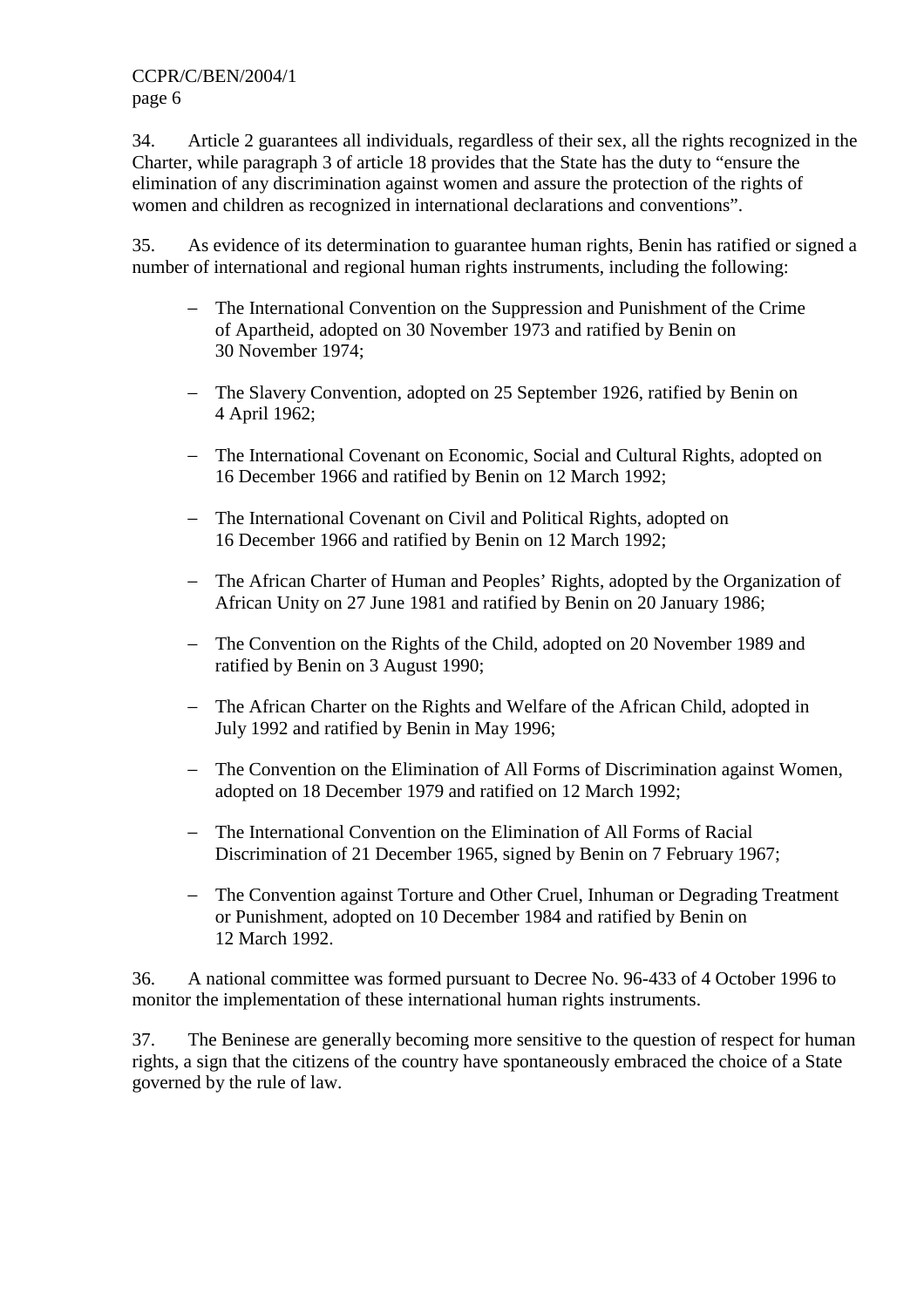# **Article 1**

# **Constitutional provisions**

38. In the preamble to the Constitution adopted on 11 December 1990 the Beninese people reaffirmed its fundamental opposition to "any political regime founded on arbitrariness, dictatorship, injustice, corruption, misappropriation of public funds, regionalism, nepotism, usurpation of power or personal power".

39. It also solemnly affirmed its determination to "create a State governed by the rule of law and a pluralist democracy, in which fundamental human rights, civil liberties, the dignity of the individual and justice are guaranteed, protected and promoted as a necessary condition for the truly harmonious development of every Beninese in the temporal, cultural and spiritual spheres".

40. It furthermore affirmed its commitment to democratic principles and human rights as defined by international instruments, as well as its willingness to cooperate with other peoples in those domains on the basis of equality, reciprocity and mutual respect for national sovereignty and territorial integrity.

41. The Beninese people has decided that the Republic of Benin is an indivisible, secular and democratic State (art. 2). National sovereignty belongs to the people (art. 3), and is to be exercised through their elected representatives and by means of referendums (art. 4).

42. Every human being has the right to the development and full flowering of the individual in the material, temporal, intellectual and spiritual spheres, provided that he or she does not violate the rights of others or breach the constitutional order or public morals (art. 9). All communities comprising the Beninese nation shall be free to use their spoken and written languages and to develop their own cultures while respecting that of others (art. 11). Everyone has the right to culture. The State has the duty to safeguard and promote the values of Beninese civilization both material and spiritual, and cultural traditions (art. 10). It must also promote the development of national languages used for communication (art. 11). Everyone has the right to own property. However, property may be expropriated in the public interest, provided that the victim receives just and prior compensation (art. 22).

43. In establishing a State governed by the rule of law in which the civil liberties, rights and duties of citizens are guaranteed, the Constitution also provided for national institutions with responsibility for ensuring respect for the will of the people.

44. The right of a country to freely dispose of its wealth and natural resources is a corollary of the principle of national sovereignty. Benin's Constitution affirms the will of the people to bring about a State governed by the rule of law and democratic pluralism, which are the prerequisites for true development.

45. Fundamental human rights, civil liberties, human dignity and justice are guaranteed, protected and promoted as prerequisites for the truly harmonious development of each Beninese.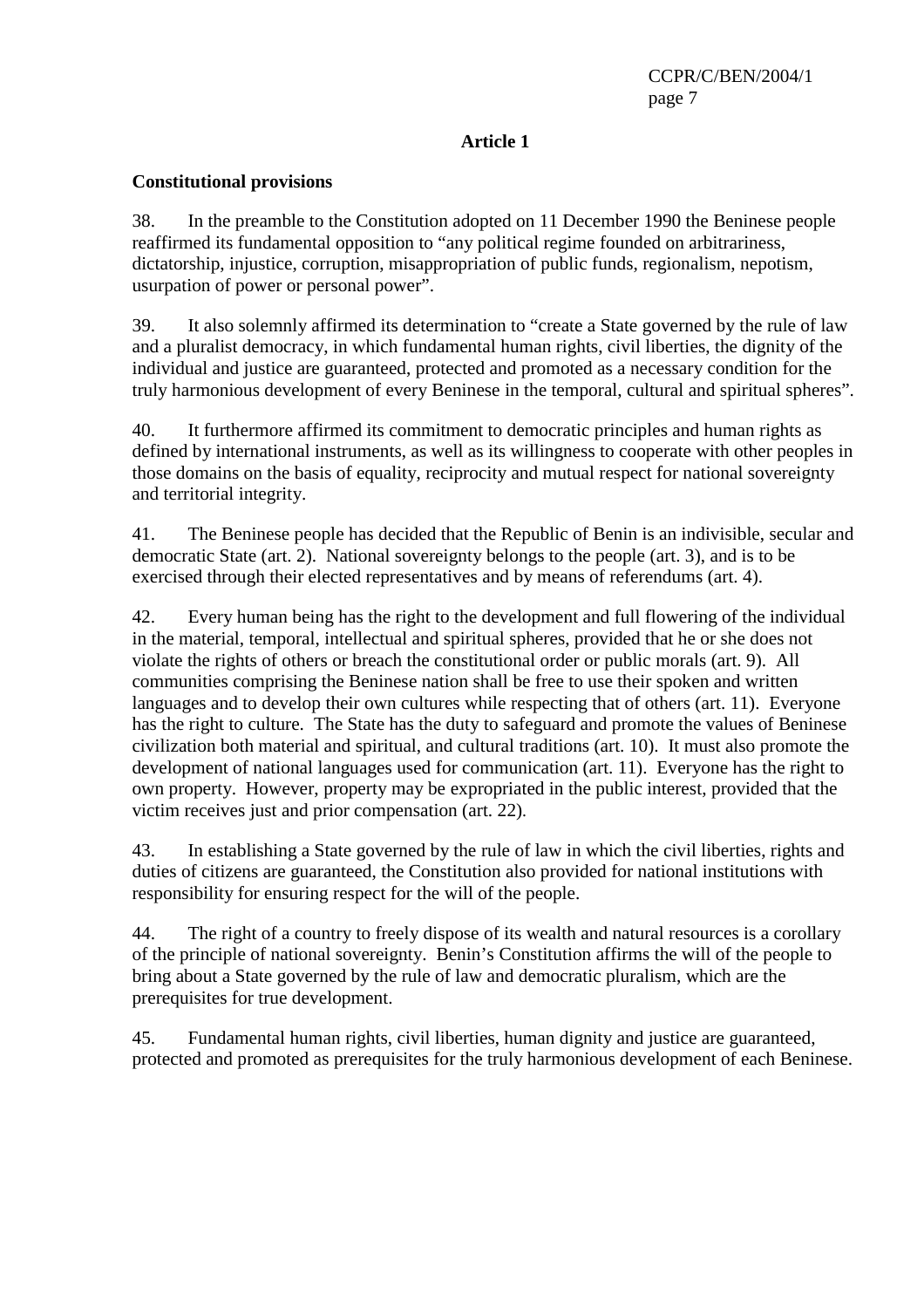#### **Specific provisions**

46. The revision and updating of certain legal texts, in particular the Criminal Code and Code of Criminal Procedure, has been in progress for some time now.

47. Benin has opted for equitable and balanced economic liberalism. It favours the emergence of an enterprising, responsible society and intends to involve the people in economic development efforts while ensuring that they have the means to subsist. Thus is has embarked on:

- − The liberalization of the public sector of the economy;
- − The privatization of large public companies;
- − The creation of national bodies to boost the private sector; the most dynamic such body is the Private Sector Support Unit

48. A national economic conference was held in 1997 to promote and further the initiatives that have already been undertaken.

49. The Constitution reaffirms the will of the people and the State to honour international commitments. The structural adjustment programme undertaken with the Bretton Woods institutions is proceeding smoothly in spite of the economic and social hardship it brings to the Beninese people. The devaluation of the CFAF in January 1994 added to the State's difficulties, and has had further economic and social consequences.

50. Conscious of the importance to domestic and foreign investors of a well-functioning system of justice, the Government has undertaken a root-and-branch reform of the entire judicial system.

51. The Government has set up consultative bodies and professional organizations with a view to involving them in the economic recovery effort (the Chamber of Agriculture, the Chamber of Commerce and Industry, professional groups and groups of skilled workers).

52. Benin does not administer any non-self-governing territories. It strives to support all peoples in their fight for liberation and self-determination (e.g. the Saharan people and the African National Congress in South Africa). It has re-established diplomatic relations with Israel and South Africa.

# **Article 2**

# **Constitutional provisions**

53. According to article 39 of the Constitution foreigners in the Republic of Benin enjoy the same rights and freedoms as Beninese citizens, subject to the conditions specified by law. These conditions apply to matters such as the possession of an entry visa and a residence permit for Benin, the need to obtain authorization to engage in commercial or other activity and the need for foreign workers to obtain a work contract and work permit.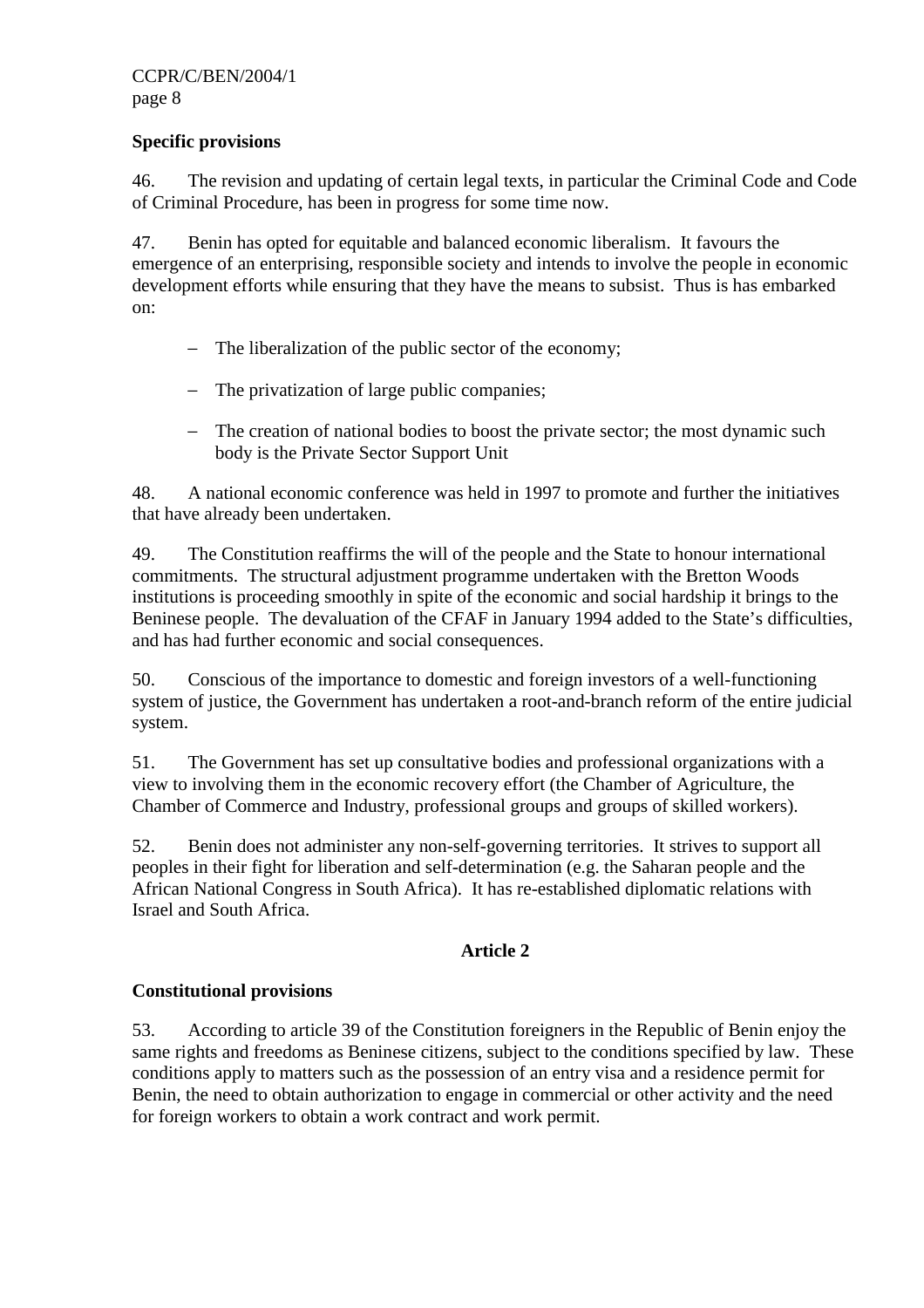54. The principles enunciated in the African Charter on Human and People's Rights were incorporated into Title II of the Constitution of 11 December 1990, which affirms the rights and duties of the individual in articles 7-13 and 25.

55. Everyone in Benin is equal before the law without distinction as to race, sex, religion, political opinion or social status (art. 26). Men and women have equal rights. The State protects the family, and in particular the mother and child. It cares for disabled and older persons (art. 26).

56. The Constitution of 11 December 1990 affirms the attachment of the Beninese people to the principles of democracy and human rights as defined by the Charter of the United Nations of 1945, the Universal Declaration of Human Rights of 1948 and the African Charter of Human and People's Rights of 1981.

57. Any individual or agent of the State who, during the exercise of his functions, commits acts of torture or inflicts cruel, inhuman and degrading treatment, whether on his own initiative or under orders, shall be punished in accordance with the law (art. 19).

58. Article 114 of the Constitution states that the Constitutional Court rules upon the constitutionality of laws. The Court upholds fundamental individual rights and public freedoms and regulates the activities of public institutions.

59. Any citizen may ask the Court to rule on the constitutionality of laws either directly or through the special action of unconstitutionality invoked in a case before a court involving that citizen.

60. Article 8 of the Constitution states that the human person is sacred and inviolable. The State has an absolute obligation to respect and protect it.

# **Special provisions**

61. Women represent more than half the population (51.35 per cent). However, they are poorly represented in State institutions. There are very few of them at the helm of private sector companies. A few lead political parties, civil associations or non-governmental organizations (NGOs).

62. The Beninese State has incorporated into its legislation all the relevant provisions of the above-mentioned conventions. Many bills and codes are currently being drafted to take account of the improvements called for in international human rights instruments.

63. Act No. 90-023 of 13 August 1990, establishing the Charter of Political Parties, prohibits the preaching of intolerance, regionalism, ethnocentrism, fanaticism, racism and xenophobia and the incitement to, or use of, violence in all its forms. It is not permissible to found a political party on the basis of religious affiliation, gender, ethnic identity or professional status (art. 4).

64. As proof of this commitment to respecting and protecting citizens against all forms of abuse, Benin has ratified the Convention against Torture and Other Cruel, Inhuman or Degrading Treatment and has thereby undertaken to implement all its provisions.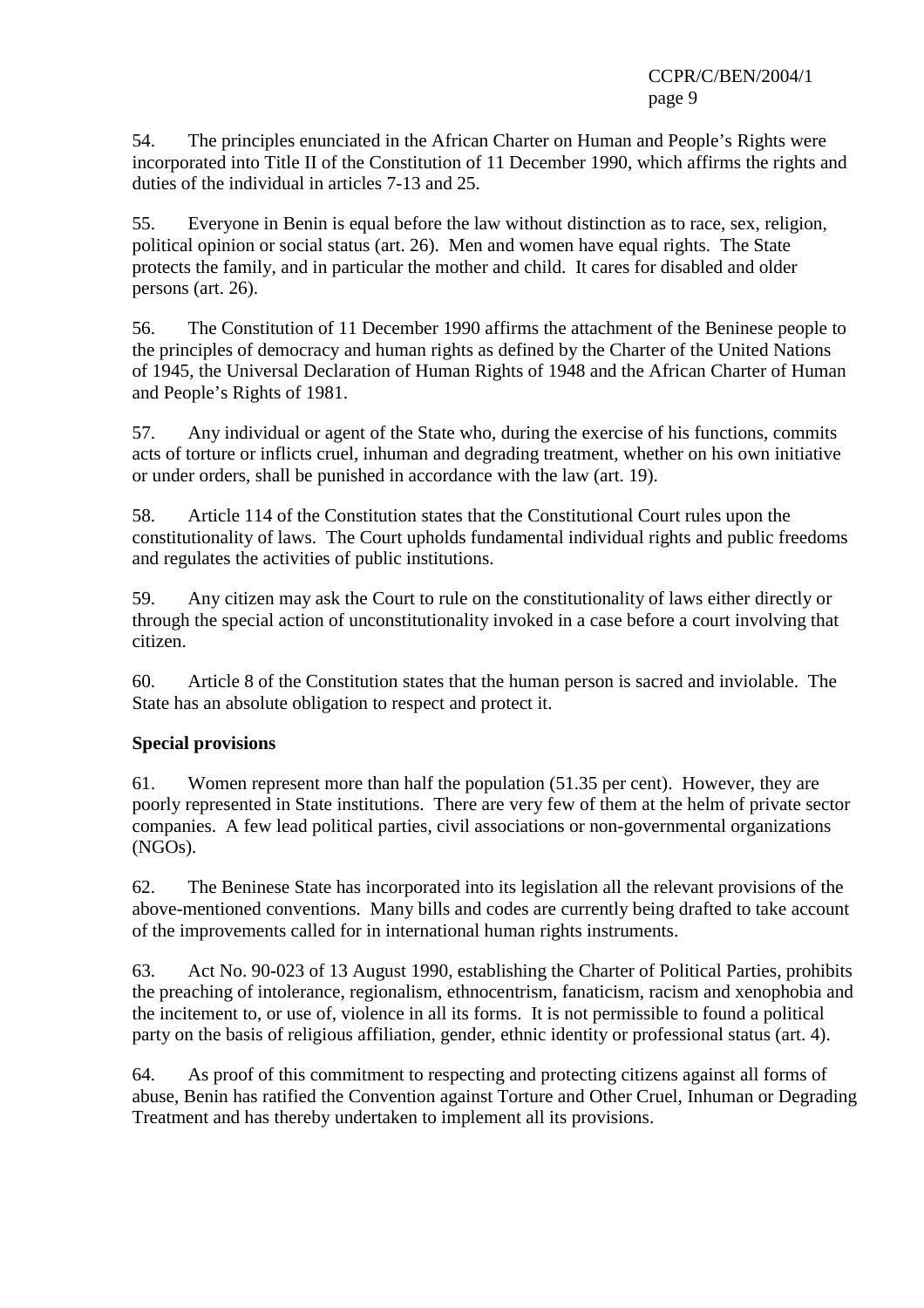65. With a view to applying the various measures adopted pursuant to the decisions of the Conference of the Active Forces of the Nation, the Government, by Decree No. 91-95 of 27 May 1991, set up a commission to compile an exhaustive list of the victims of torture and corporal punishment, to verify the circumstances in which some victims disappeared and to recommend a date for a national day to commemorate such victims.

66. The new democratic Benin is a State governed by the rule of law in which civil liberties and human rights are guaranteed. The courts in which decisions were delivered by people's judges have been abolished, pending a proper reform of the justice system. Act No. 90-0003 of 15 May 1990 reinstated Act No. 64-28 of 9 December 1964 on the organization of the judiciary. There are two levels of jurisdiction in all matters and the rulings of courts of first instance can be referred to the Court of Appeal and, in the last resort, to the Supreme Court.

67. From the date of its establishment until 1996, the Constitutional Court was seized of 47 cases; two in 1992, five in 1994, six in 1995, and 34 in 1996. These figures show that this institution has gradually been winning citizens' confidence.

68. Just after the National Conference of February 1990, the Beninese State took steps to bring proceedings against officials of the former regime who were implicated in cases of torture, misappropriation of public funds and acts breaching human rights and civil liberties during the exercise of their functions. Some such officials have already been tried and convicted, while others have simply been forced out of office.

69. Meanwhile, human rights defence associations and NGOs provide assistance to victims of torture and human rights abuses. Among the most active of these NGOs are the League for the Defence of Human Rights, the Association Against Torture and the Association Against Racism, Ethnocentrism and Regionalism.

70. The media in Benin are genuinely independent and play a decisive role in entrenching democracy. The print and broadcast media help to guarantee good governance by organizing debates in which institutional and administrative officials who have been challenged on a particular matter can explain themselves in public. The television corporation has a programme in its weekly schedule called "Invité du Dimanche" ("The Sunday Guest Speaker"). It offers citizens the chance to take part in a debate in which they can express their views on the political decisions taken by the State in the course of its business.

# **Article 3**

# **Constitutional provisions**

71. Equality of men and women before the law is a principle affirmed by the Constitution in article 26 and by the African Charter of Human and Peoples' Rights in article 3. Under the law in force in Benin, women are treated on an equal footing with men as regards legal capacity to conclude contracts and administer property. They can act as executors of the wills of their deceased relatives and spouses. Joint property is administered in accordance with the law and without discrimination from the moment of acquisition, which may be before, during or after marriage.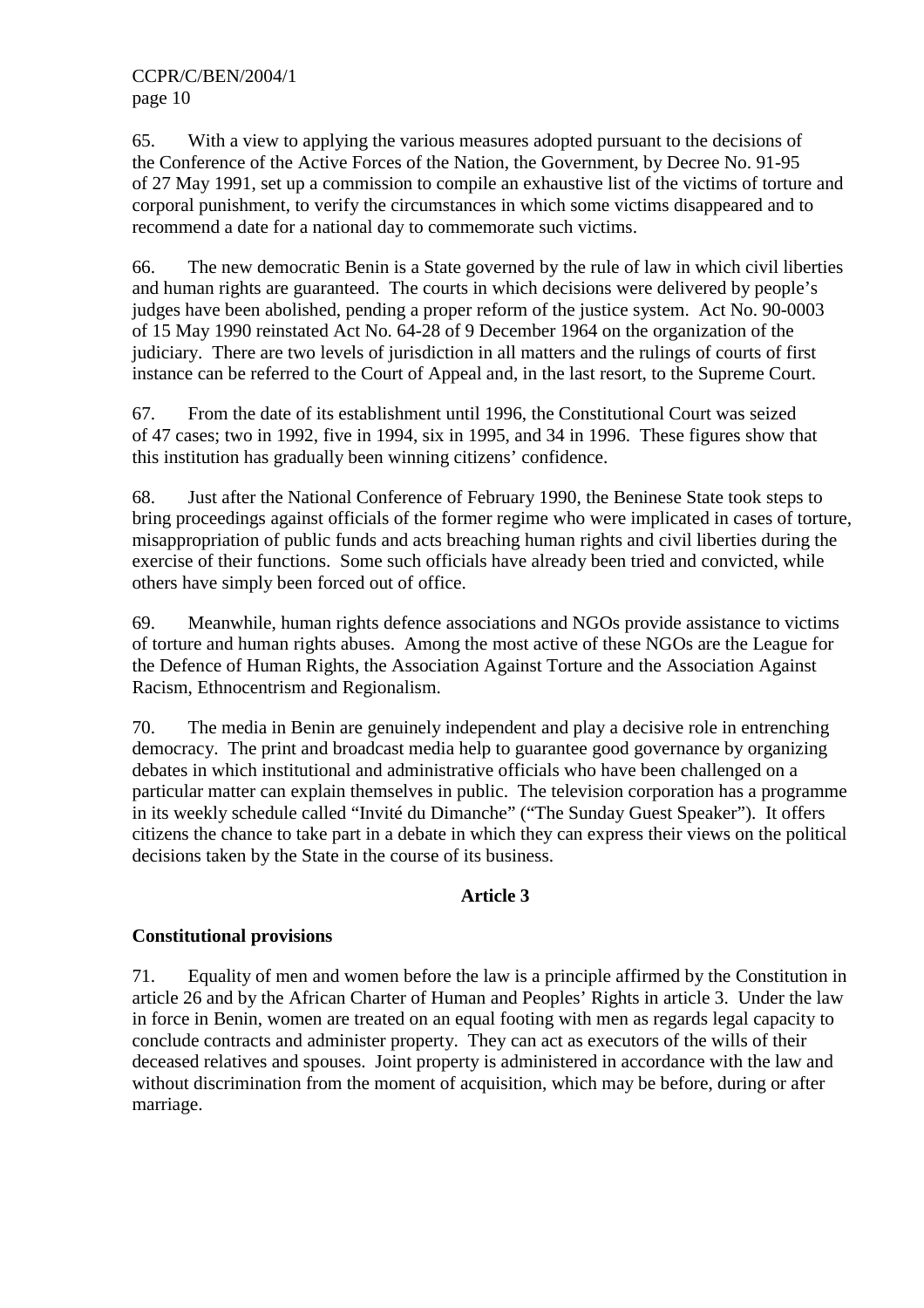72. Men and women are equal before the law (article 26 of the Constitution and article 3 of the African Charter). Presumption of innocence, protection against torture and all forms of cruel, inhuman or degrading treatment, protection against arbitrary detention and a guaranteed right to health protection in the event of detention are rights recognized in Benin's legal arsenal and guaranteed to all without distinction as to sex. These provisions are set forth in articles 16 to 19 of the Constitution and article 7 of the African Charter. Thus, women enjoy the same access as men to all existing legal services. They can bring matters to court and their testimony is fully valid in court cases.

73. The legal provisions concerning voting rights explicitly recognize the right of women to participate as members of society in all consultations by means of which the people delegate the power to conduct State affairs to its elected representatives. The constitutional principle of equality between men and women confers upon Beninese women the right to stand as candidates for all elected posts on the same terms as men, be it in parliamentary, presidential or municipal elections or at trade union level. Articles 6 and 26 of the Constitution of 11 December 1990 provide, respectively, as follows:

 With regard to participation in elections: "Suffrage shall be universal, equal and secret. All Beninese nationals of either sex aged 18 or over and in possession of their civil and political rights are entitled to vote under the conditions determined by law."

 With regard to equal rights: "The State shall ensure equality before the law for all, without distinction as to origin, race, sex, religion, political opinion or social status ... The State shall protect the family, and in particular the mother and child ...".

 Thus, no discrimination between men and women is envisaged in the laws that regulate citizens' lives.

# **Specific provisions**

74. Benin has acceded to the International Convention on the Elimination of All Forms of Discrimination against Women and to the International Covenant on Economic, Social and Cultural Rights. The provisions of both these instruments are an integral part of its domestic law (article 147 of the Constitution).

75. Some women's associations and non-governmental organizations help the State and the general public to accomplish the aims set forth in article 3 of the Covenant. Women's associations are part of a federative movement. This federative structure provides a vehicle through which women can express their concerns about the major problems facing the nation.

76. However, judicial practice is based upon two different legal standards in traditional matters: the Civil Code and the customary law of Dahomey. Although, in law, women are equal to men, they are often subjected to violence by in-laws who will not respect their rights. Such

77. The draft Personal and Family Code sets out to resolve this dichotomy by providing for equality of the sexes in civil matters (marriage, inheritance, etc).

cases occur in both villages and towns.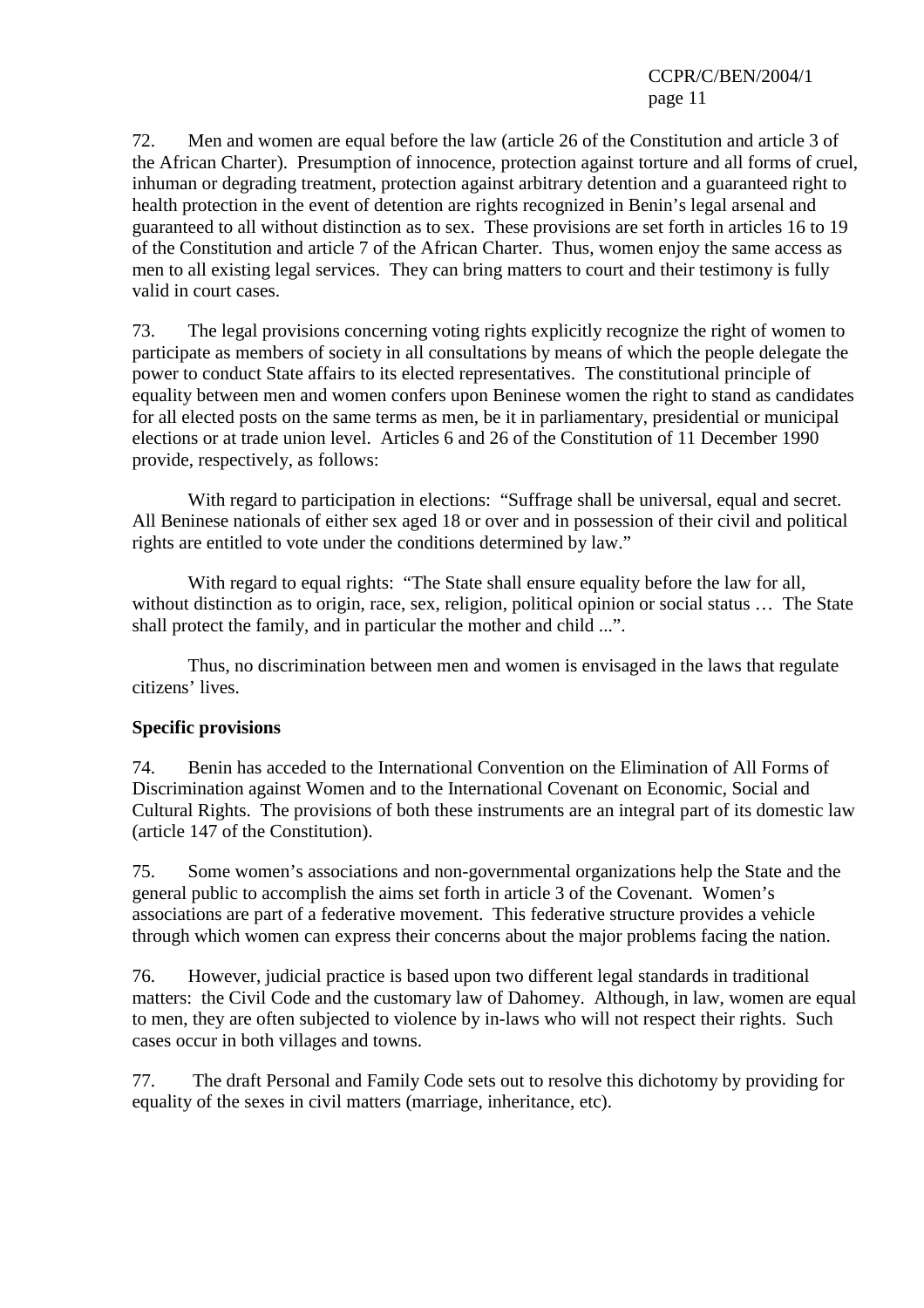78. Judgements of Beninese courts, i.e. sentences of imprisonment, fines or damages, do not depend on the gender of the accused.

79. Legal assistance must be provided, without distinction as to sex, in the cases specified by law, e.g. criminal and juvenile court proceedings.

80. In other cases, women with sufficient means can hire the services of a lawyer. Free legal services are offered by certain NGOs.

81. As regards political rights, all citizens of voting age can participate freely in elections whatever their sex, but women are underrepresented in political institutions.

82. Between 1993 and 1997, the proportion of women in the National Assembly went from 3 women for every 61 men, to 5 for every 76 men and then 5 for every 79 men, respectively 5, 6.57 and 6.32 per cent of the total.

83. Within the executive, the proportion of female to male ministers went from 2 out of 20 ministers in 1993, to 1 out of 18 in 1996 and in 1997.

84. Between 1993 and 1997, the membership of the Constitutional Court changed once. During the first mandate, only one of the seven members of the Court was a woman; during the second, there were two women. This must be regarded as a positive development, especially as the Court has always been presided over by a woman.

85. During the same period, only one woman sat on the Economic and Social Council, while the Audiovisual and Telecommunications Authority had not a single female member.

86. Underrepresentation of women in the main decision-making bodies can be ascribed to several factors, including the following:

- − Lack of awareness among women about the need to fight for the right to be involved in running the country;
- − A lack of self-confidence among women;
- − A lack of involvement of women in political life;
- − The weight of tradition;
- − Resistance or suspicion on the part of men vis-à-vis their wives' political activities;
- − The fact that few women have had access to a good education, and that few of those who have hold advanced diplomas.

87. Moreover, participation in contemporary political life requires considerable resources, resources that are generally not available to women. Of the four political parties headed by women, only those that have already taken part in the administration of the State appear dynamic and capable of mobilizing their members.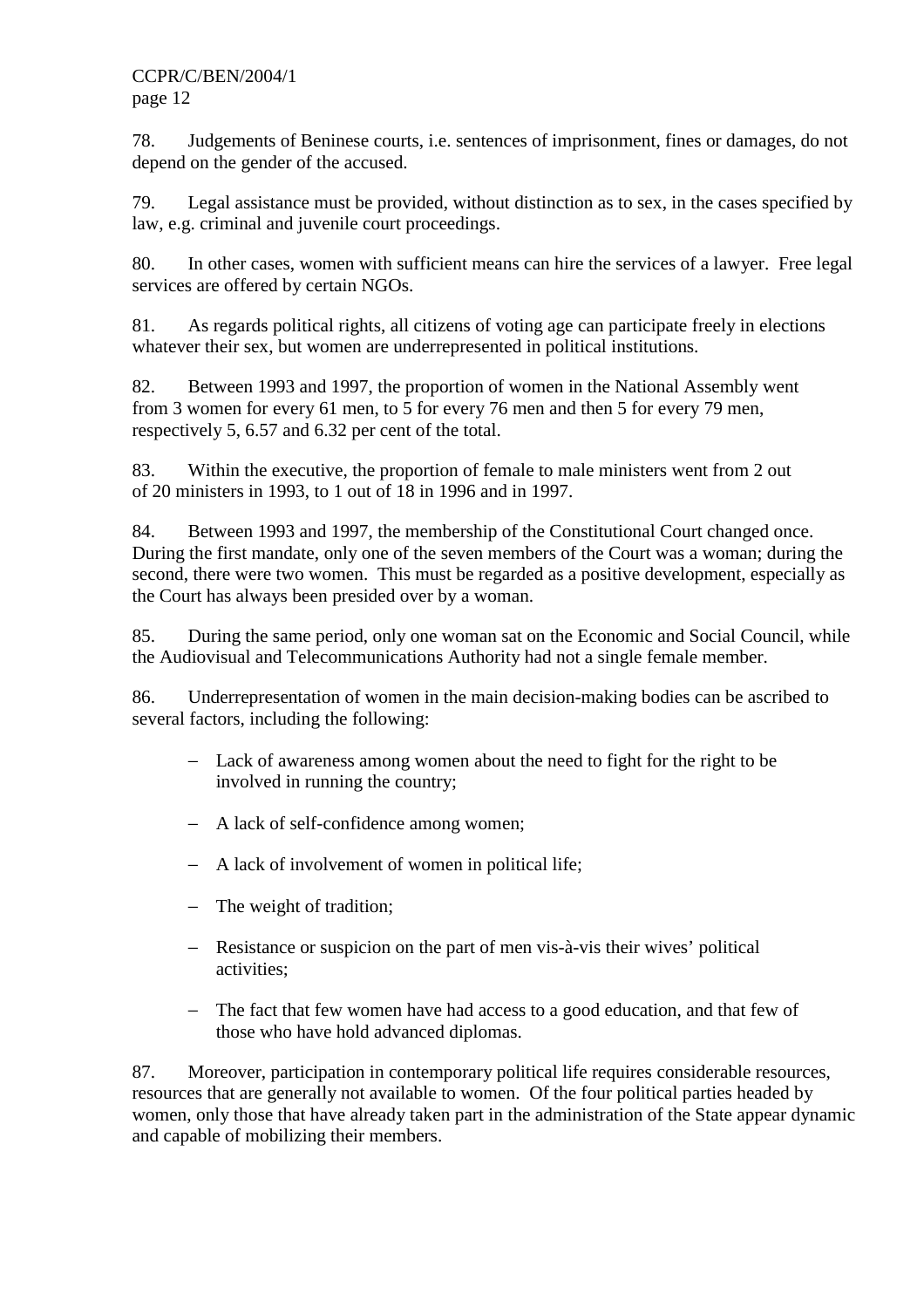88. However, several political parties are endeavouring to raise the level of political activism among women by organizing training for female leaders. These groups often enjoy the support of international NGOs that operate in the country.

89. Most parties have started women's movements of their own with a view to training and mobilizing female activists. Women do not hold strategic posts in political parties, but some, working behind the scenes, do have considerable influence on decisions.

#### **Article 4**

#### **Constitutional provisions**

90. The Constitution provides, in articles 68 and 69, for the possibility of exceptional measures in time of public emergency to ensure respect for fundamental rights and civil liberties.

91. According to article 68: "When the institutions of the Republic, the independence of the nation, the integrity of the national territory or the fulfilment of international commitments are faced with a grave and immediate threat and the regular exercise of political and constitutional authority is threatened or interrupted, the President of the Republic, after consulting the President of the National Assembly and the President of the Constitutional Court, shall, within the Council of Ministers, take such exceptional measures as the circumstances require without suspending the civil rights guaranteed under the Constitution. He shall so inform the nation in a public address. The National Assembly shall automatically meet in special session." Article 69 states that "The measures taken should be guided by the desire to give the public and constitutional authorities the means to accomplish their mission as soon as possible. The National Assembly shall establish a time-limit beyond which the President may no longer take exceptional measures."

# **Specific provisions**

92. It is with a view to providing all necessary guarantees for the protection of fundamental human rights and civil liberties that the Constitution requires the Head of State to take these measures in close cooperation with the other State institutions, in particular, the national parliament.

93. The Beninese State has never resorted to these constitutional provisions. In 1994, the President asked the Constitutional Court for an immediate opinion on exceptional measures he wished to take in accordance with article 68 of the Constitution of 11 December 1960, namely a draft decree concerning the 1994 Finance Act and a draft decree concerning the Public Investment Programme for 1994. In its opinion CC-0002/94, dated 14 September 1994, the Court found that there was no need to adopt the decrees since "a finance act that has been voted through but not promulgated, and is therefore not enforceable, hardly poses a grave and immediate threat to the fulfilment of international commitments."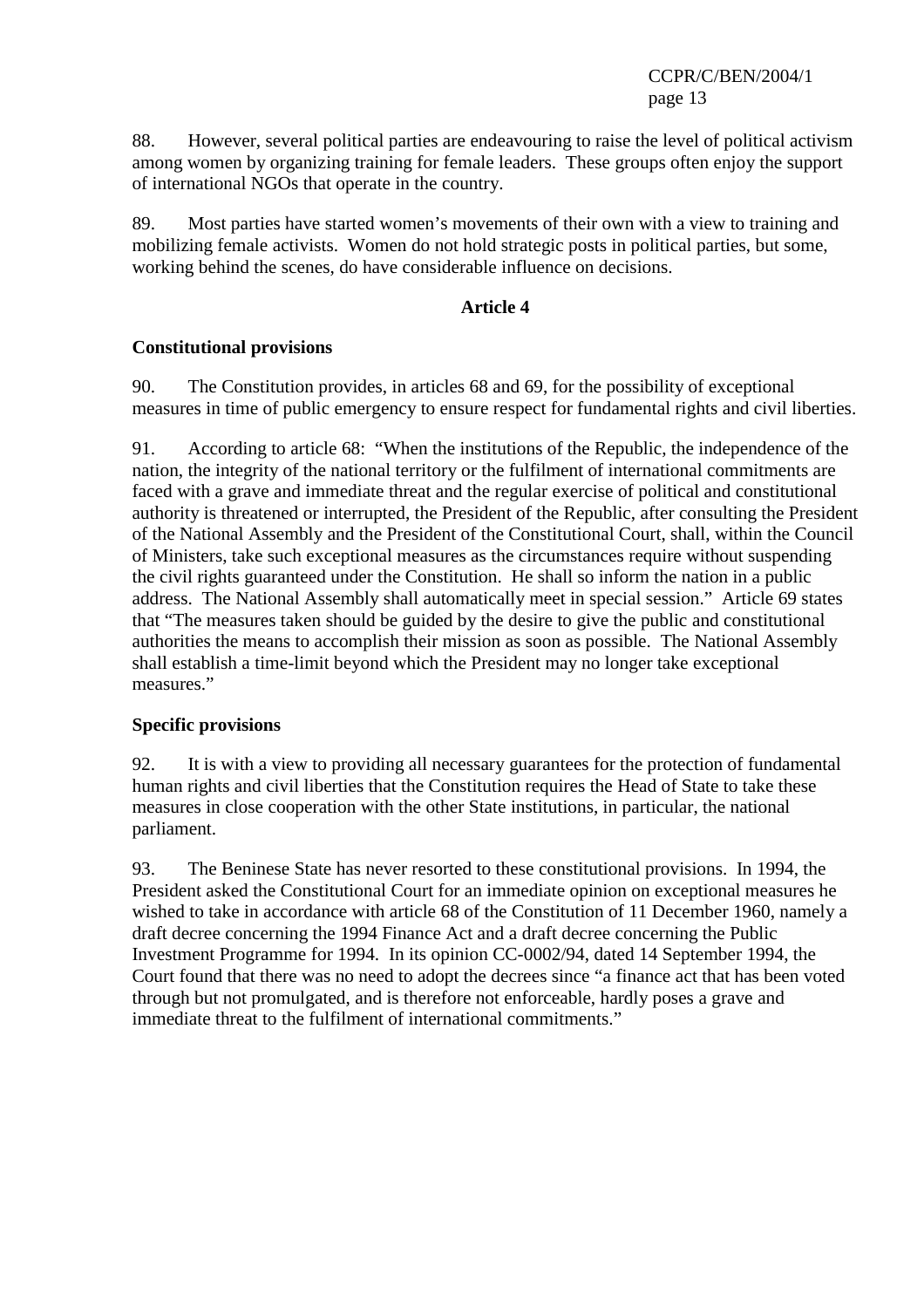# **Article 5**

# **Constitutional provisions**

94. In its preamble, the Constitution reaffirms the determination of the Beninese people to establish a State governed by the rule of law and a pluralist democracy in which fundamental human rights, civil liberties, human dignity and justice are guaranteed, protected and promoted as prerequisites for the truly harmonious development of each Beninese in the temporal, cultural and spiritual spheres.

95. Article 34 stipulates that every Beninese citizen, whether civilian or military, has a sacred duty, under all circumstances, to respect the Constitution and the established constitutional order, together with the laws and regulations of the Republic.

96. These provisions are evidence of Benin's determination to outlaw all such conduct and to conform to the spirit of the relevant provisions of the Covenant.

97. In accordance with article 147 of the Constitution, duly ratified treaties or agreements acquire upon publication higher authority than laws, always provided that they are put into effect by the other party. This constitutional provision brings international conventions and instruments within the Beninese legal order and affirms their primacy over domestic laws.

98. Any derogation from these provisions not declared in a reservation entered by the Beninese Government would be unconstitutional. Thus anyone can bring any derogation from the Covenant to the attention of the Constitutional Court for action.

# **Specific provisions**

99. Article 5 of Act No. 90-023 of 13 August 1990, establishing a charter for political parties, requires political groupings to conduct their activities in strict compliance with the Constitution, article 3 of which stipulates that national sovereignty is exercised by the people. No grouping, community, corporation, political party or association, trade union or individual may appropriate the exercise of that sovereignty.

# **Article 6**

# **Constitutional provisions**

100. The right to life is guaranteed under article 15 of the Constitution, which says that every individual has the right to life, liberty and security and integrity of person.

101. In Benin, the human person is sacred and inviolable (article 8 of the Constitution).

# **Specific provisions**

102. The taking of a life is an act of such gravity that any conviction must be consistent with domestic and international legal instruments. The Criminal Code permits imposition of the death penalty. Because of its geopolitical situation, Benin has been forced to retain this extreme solution for those cases that are specified by law.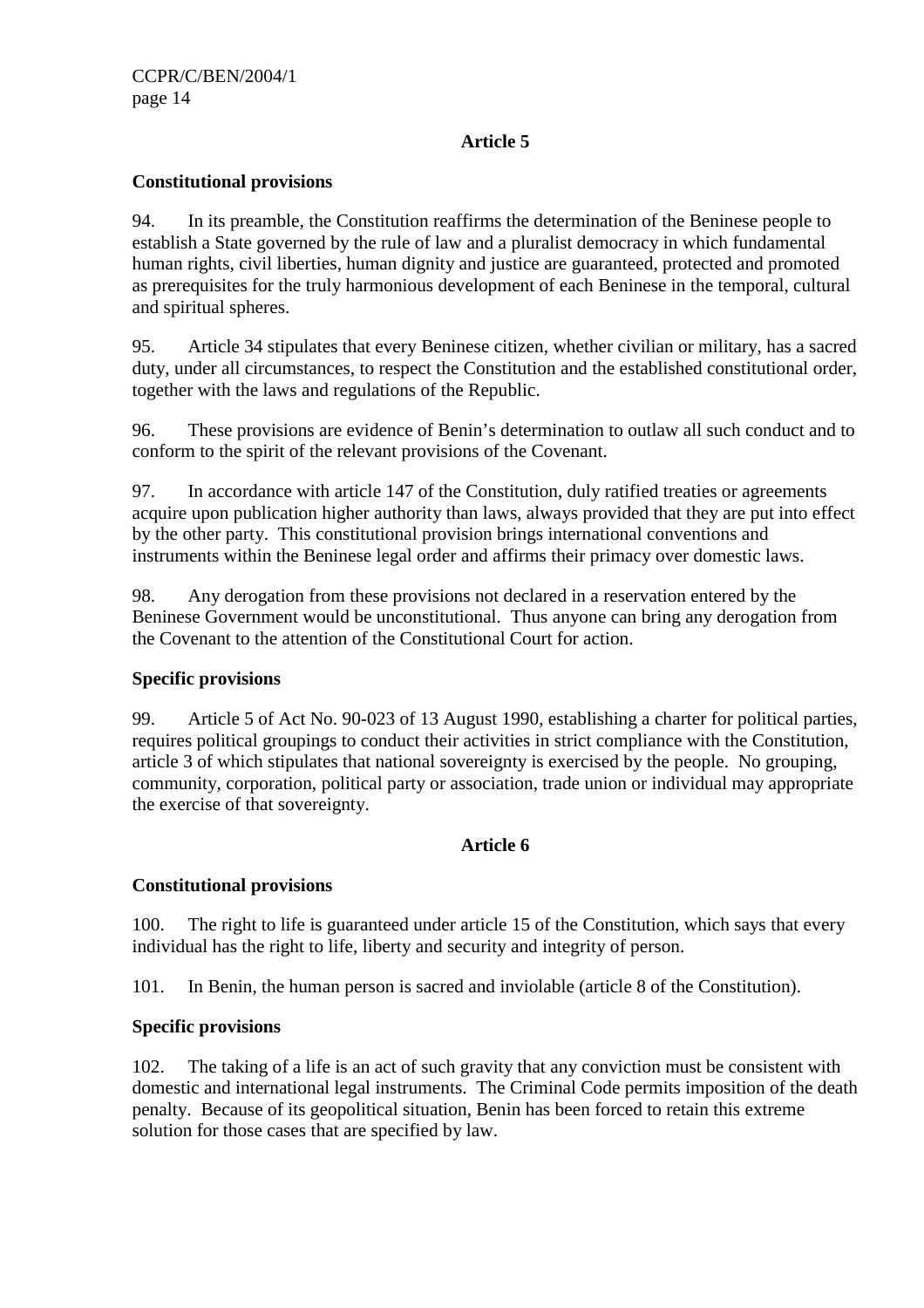103. The crime rate in the subregion obliges the Government to retain the death penalty in its legal arsenal as a deterrent. Beninese public opinion is alarmed by the crime in the subregion and fears that abolishing the death penalty would turn the country into a haven for serious criminals.

104. The conditions under which the death penalty can be imposed are laid down in the Code of Criminal Procedure. Since the beginning of the era of democratic renewal, no one has been executed after being sentenced to death. The death penalty is imposed following a trial which affords the defendants full guarantees of the right to a defence. The procedure is begun either by the victim or his next of kin, or by the State prosecutor who orders the criminal investigation police to conduct the preliminary inquiry. The prosecutor may then ask for a judicial investigation. The investigating magistrate will then conduct such inquiries as may help to establish the guilt of the accused.

105. In addition to all the avenues of appeal on offer, a person sentenced to death may apply for a presidential pardon.

106. The Criminal Code and Code of Criminal Procedure specify the conditions and cases in which these different options may be exercised. Under article 60 of the Constitution, the President of the Republic has the right to grant a pardon, which he exercises subject to the conditions set out in article 130 of the Constitution. This states that the Supreme Council of the Judiciary shall examine applications for pardon and transmit them, together with its opinion and an explanation of its reasons, to the President of the Republic. The care Benin takes over these different procedures is clear.

107. No persons under the age of 18 or pregnant women have been served with a death sentence in Benin.

# **Article 7**

# **Constitutional provisions**

108. Article 18, paragraphs 1 and 2, of the Constitution protect individuals against torture, abuse and other cruel, inhuman or degrading treatment.

109. Article 19, provides that any individual or agent of the State who, during the exercise of his functions, commits acts of torture or inflicts cruel, inhuman and degrading treatment, whether on his own initiative or under orders, shall be punished in accordance with the law.

# **Specific provisions**

110. The Conference of the Active Forces of the Nation held in February 1990 underscored the need to create appropriate bodies to monitor respect for human rights and ensure that the judicial authorities punish all violation. It also called for those who perpetrate or aid and abet in the commission of torture and physical abuse to be punished.

111. Benin has ratified the Convention against Torture and other Cruel, Inhuman and Degrading Treatment or Punishment. The relevant provisions of the Convention will be incorporated into the Criminal Code and Code of Criminal Procedure, currently being drafted.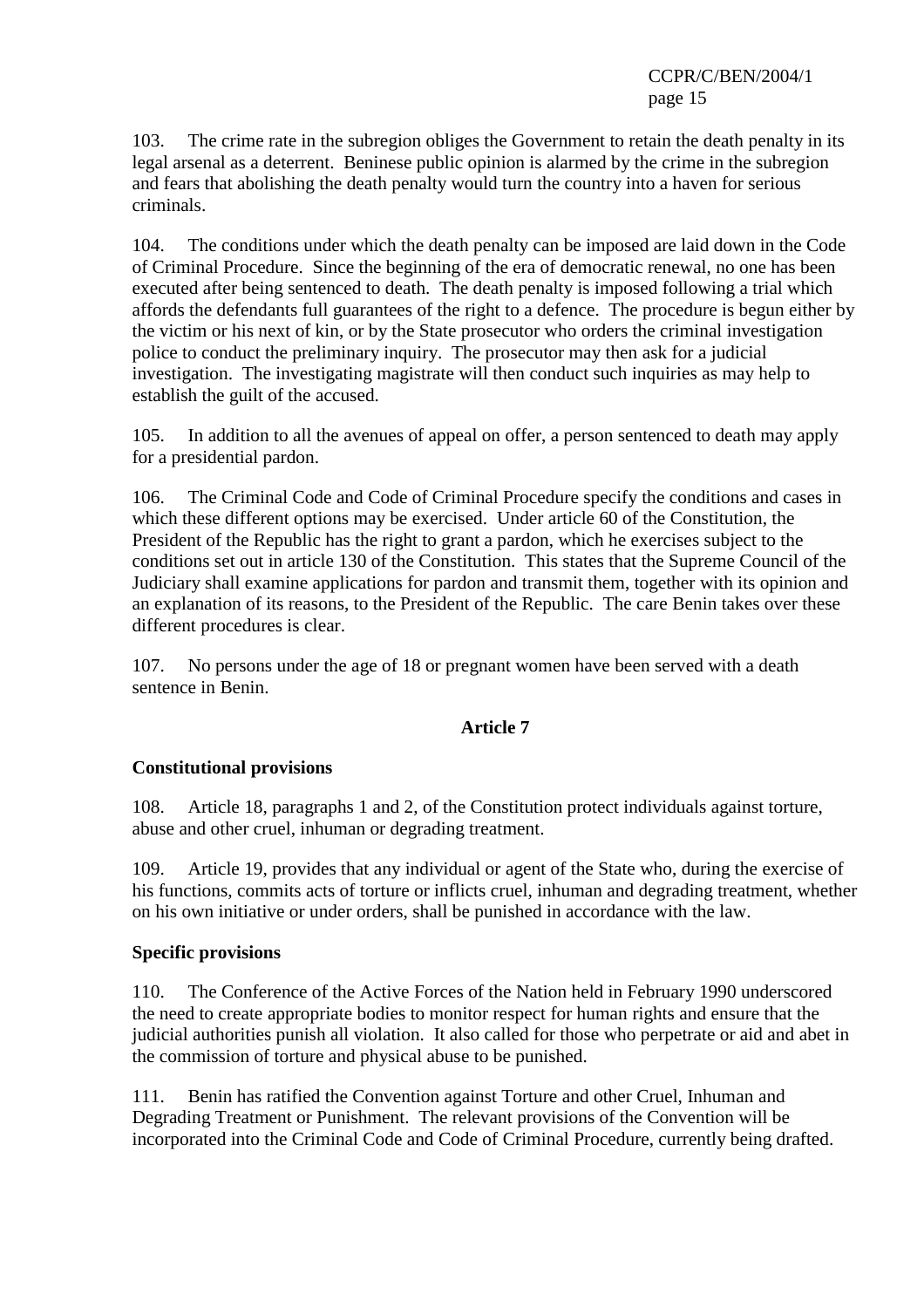112. In that connection and, in accordance with the decisions adopted by the National Conference, the Government created a committee, by Decree No. 91-95 of 27 May 1991, to compile an exhaustive list of the victims of torture and physical abuse, to establish the circumstances behind the disappearance of some victims and to recommend a date for a national day to commemorate those victims. The first such day was observed in July 1994.

113. The victims of torture and abuse have been invited to bring complaints against the perpetrators of these heinous acts.

114. Medical or scientific experiments on humans cannot be carried out in Benin without the free consent of the individuals concerned, given the sacred and inviolable nature of the human person. Any such act is punishable under criminal law.

115. Benin has no record of medical experiments having been carried out on human beings.

# **Article 8**

# **Constitutional provisions**

116. Under article 8 of the Constitution, the human person is sacred and inviolable.

117. Article 18 of the Constitution stipulates that "no one shall be subjected to torture, abuse or cruel, inhuman or degrading treatment".

118. Article 36 of the Constitution provides that "all Beninese have a duty to respect and have regard for their fellow citizens without discrimination of any kind and to maintain such relations with others as will safeguard, strengthen and promote respect, dialogue and mutual tolerance with a view to ensuring peace and national cohesion".

# **Specific provisions**

119. Benin ratified the Slavery Convention on 4 April 1962 and adopted the International Convention on the Elimination of All Forms of Racial Discrimination on 21 December 1965. Benin's Labour Code prohibits forced labour. Labour is governed in Benin by the following instruments:

- − Ordinance No. 33/PR/MFPTT of 28 September 1967 containing the Labour Code;
- − The State Agents (General Regulations) Act, No. 86-013, of 26 February 1986;
- − Collective agreements.

A bill containing a new labour code is pending.

120. The working day is eight hours long. Workers are entitled to social security benefits. No worker in Benin is denied the right to rest, leave, leisure, normal working hours or paid public holidays.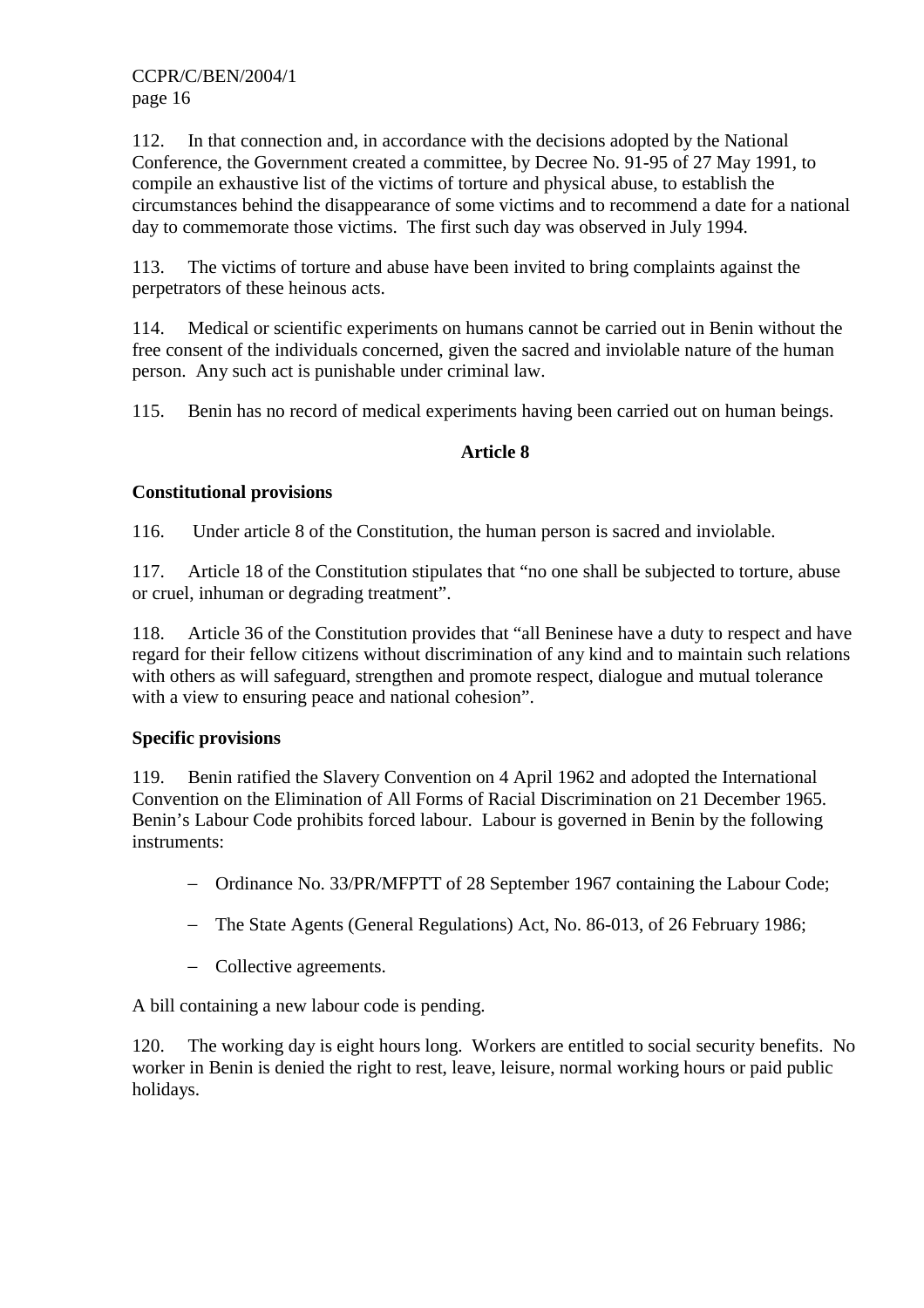121. Articles 107 and 108 of Ordinance No. 33/PR/MFPTT containing the Labour Code stipulate that children under 14 years of age "may not be employed in any enterprise, even as apprentices". The nature of the work and the types of enterprise prohibited to young people, and the age up to which this prohibition applies, are established by decree.

122. The enforcement of sentences to forced labour is strictly regulated by the Code of Criminal Procedure. Such labour often involves sweeping the streets.

123. The 1994-1998 programme of cooperation between Benin and the United Nations Children's Fund (UNICEF) led to a project called "Children in difficult situations", which takes care of children in need (children who have been abandoned, ill-treated or taken away from their family environment, children working in the street, orphans, the children of divorced parents, etc.) who cannot fully exercise their rights under the Convention on the Rights of the Child or Title II of the Constitution of Benin. A national office was set up in October 1994 to monitor the project.

#### **Article 9**

# **Constitutional provisions**

124. The preamble to the Constitution proclaims the determination of the Beninese people to create a State governed by the rule of law in which fundamental human rights, civil liberties, the dignity of the individual and justice are guaranteed, protected and promoted as a necessary condition for the truly harmonious development of each Beninese in the temporal, cultural and spiritual spheres.

125. In accordance with articles 16, 17 and 18, paragraph 4, of the Constitution and article 51 of the Code of Criminal Procedure, a person may be arrested or charged only under a law promulgated before the acts of which the person is accused took place and pre-trial detention may exceed 48 hours only with the authorization of the Public Prosecutor after the allegation has been submitted to the latter. In no case may the period of custody be extended by more than eight days.

126. Under article 17 of the Constitution, persons accused of criminal acts are presumed innocent until their guilt has been legally established during a public trial in which they have enjoyed all the guarantees necessary for their defence.

127. Under article 125 of the Constitution, the judiciary is independent of the legislature and the executive. Judges are subject only to the law when exercising their duties and members of the judiciary are irremovable (arts. 126 and 129).

#### **Specific provisions**

128. In order to give effect to these constitutional provisions, the Government has released all the political prisoners held in certain military camps and detention centres, the most notorious of which is in Ségbana, in northern Benin.

129. All laws authorizing arbitrary arrests, illegal detention and forced exile have been repealed.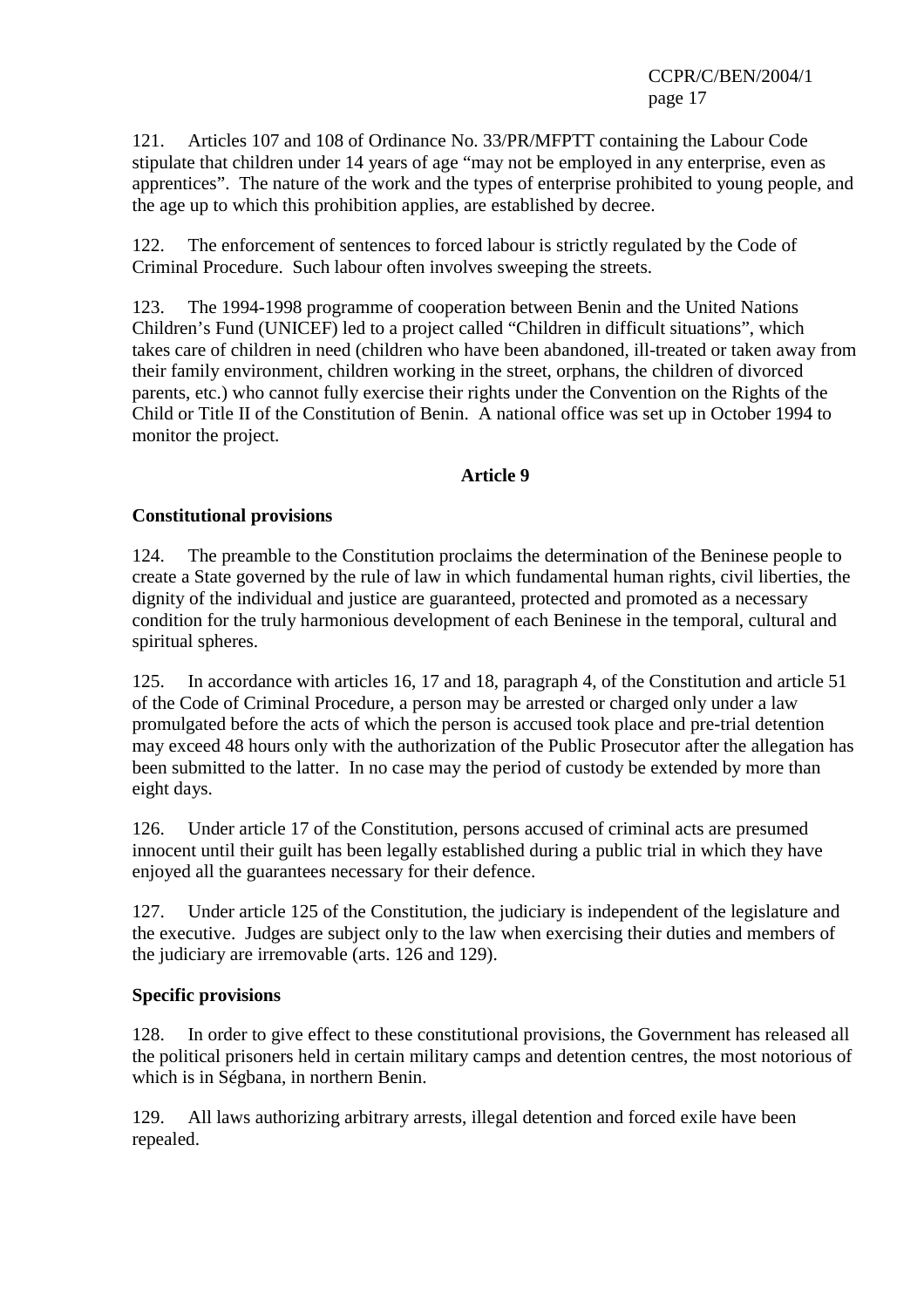130. Various human rights movements have subsequently come out of hiding. Property seized arbitrarily has been returned to individuals forced into exile, who have been entitled to compensation.

131. Since the adoption of Act No. 90-028 of 9 October 1990 granting amnesty for acts other than ordinary crimes committed between 26 October 1972 and the date of promulgation of the Act, there have been no more arbitrary arrests in Benin. Detention conditions have been improved and the limits on the length of custody have been respected. The Constitutional Court has been called upon to rule on cases recorded in this area.

132. Justice is now dispensed in Benin by the tribunals and courts. Court hearings are held in public except when doing so might jeopardize public order and decency.

133. The highest courts in Benin are the Supreme Court and the Constitutional Court. The Supreme Court acts as a court of first and last instance in administrative and accounting matters (Constitution, art. 113) and as a court of cassation in judicial matters.

134. The Constitutional Court rules on the constitutionality of laws and guarantees fundamental human rights and civil liberties. Any citizen may refer a case concerning the constitutionality of laws to the Court, either directly or by lodging an objection on grounds of unconstitutionality in a court case involving them.

# **Article 10**

# **Constitutional provisions**

135. Article 18, paragraph 3, of the Constitution stipulates that "no one may be detained in a penal establishment except under the provisions of a criminal law currently in force".

136. Article 98 of the Constitution says that the organization of the prison system is a matter to be determined by the law.

# **Specific provisions**

137. The prison system in Benin is governed by Decree No. 73-293 of 15 September 1973 and by articles 568 and 584 of the Code of Criminal Procedure. The prison service is under the authority of the Prison Service Department of the Ministry of Justice, Legislation and Human Rights.

138. The Beninese prison system is based largely on the French model. Long-stay and short-stay prisons have sections for each category of prisoner (women, men and juveniles). However, it should be remembered that economic and financial problems in Benin make it impossible to meet all the needs of the prison population.

139. Benin has a national centre for the protection of children and young persons in Agblangandan, on the road from Porto-Novo to Cotonou. Young offenders in the centre learn a trade that will help them find a job.

140. Non-governmental organizations (NGOs) are helping to improve prison conditions.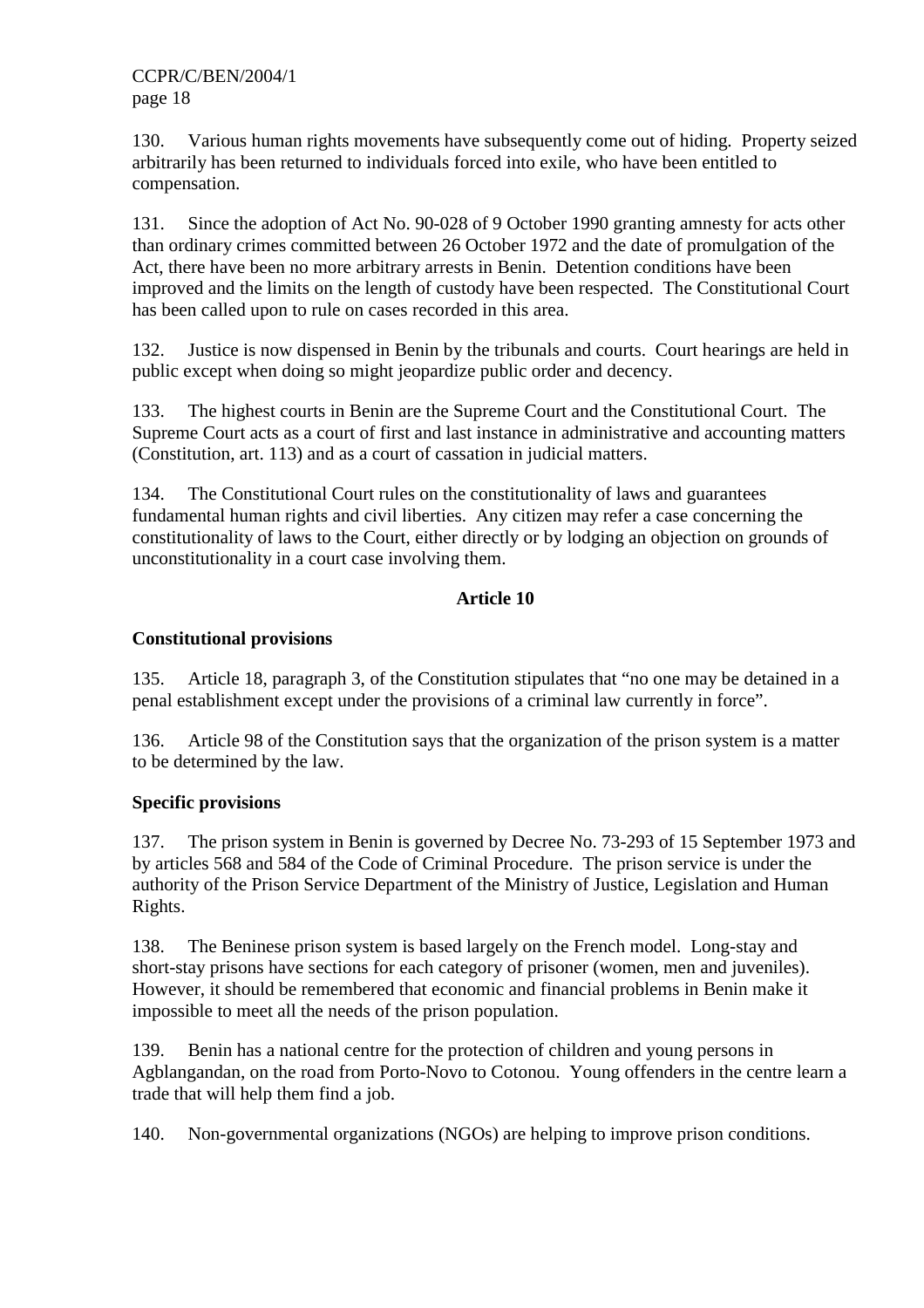# **Article 11**

#### **Specific provisions**

141. Contractual relationships are governed by the Civil Code and the Commercial Code. As Benin has opted for a liberal economic system, it is trying gradually to withdraw from this area of activity by setting up advisory bodies to enable individuals to settle contractual differences among themselves.

142. Failure to meet contractual obligations is a matter for civil proceedings. However, any offence against public order may give rise to a criminal prosecution.

143. Prison sentences are often handed down for fraud, forgery, the use of forgery with intent to defraud and embezzlement in relation to contractual obligations.

# **Article 12**

# **Constitutional provisions**

144. The principle of freedom of movement is enshrined in the Constitution (art. 25) and in the African Charter on Human and Peoples' Rights (art. 12), which has been incorporated into the Constitution.

#### **Specific provisions**

145. In practice, there are no restrictions based on sex. Women therefore have the same rights as men to freely choose their place of residence and domicile. The same rights are accorded to immigrants of either sex who are allowed to bring their spouses, partners and children to Benin. Neither modern nor customary law nor existing customary practice places any restriction upon women's enjoyment of this right.

146. However, the situation is different for married women. The law actually stipulates that spouses have a duty to be faithful to each other and to help and assist each other. In marriage, spouses enter into conjugal life and have a duty to see to their children's upbringing (Civil Code, art. 212 et seq.). A married woman has a duty to join her husband, who has a duty to take her in. In practice, couples choose their place of residence in light of their means and occupations.

147. It should be stressed that practice in this respect varies depending on whether the marriage is polygamous or not.

148. It is customary for the wife to reside with the husband unless other arrangements have been agreed upon by the couple.

149. In the case of a polygamous household or serious problems (such as marital disputes or financial difficulties), the man may allow the woman to live outside his domicile. It is common for a man to cohabit with several wives under the same roof or to have more than one residence depending on the number of wives he has.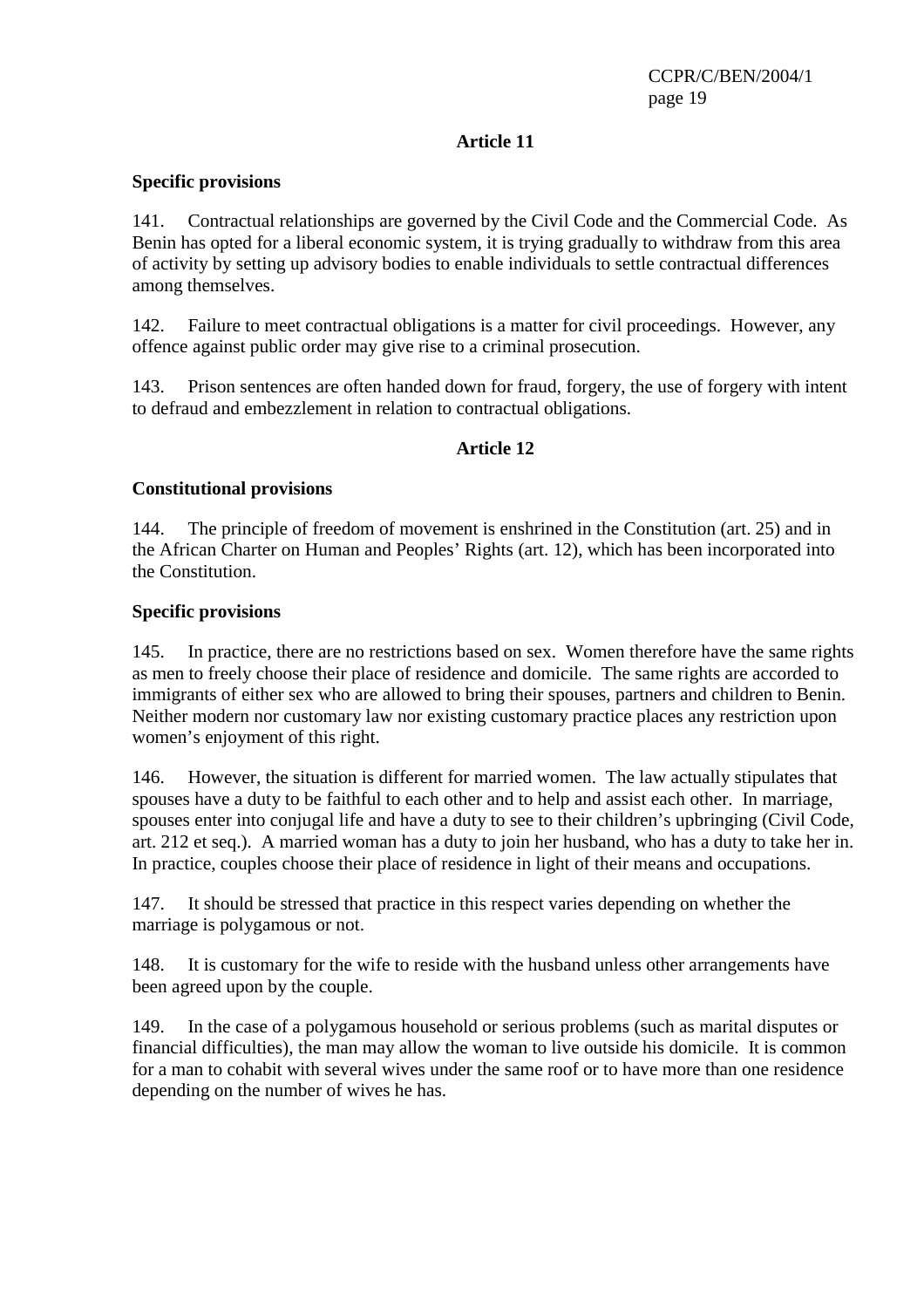150. In any event, a married woman's domicile depends on her husband's. Ceasing to live together is a ground for divorce.

151. In all cases, marriage restricts a woman's right to choose her own place of residence.

152. In the event of divorce or separation a woman may return to her original domicile. In practice, she can return to her family or take up residence elsewhere depending on her means.

153. The Government is working to put an end to the administrative harrying of foreigners and Beninese citizens entering or leaving the country, and to the harassment that such people suffered under the Marxist regime.

154. Benin is a party to the Treaty establishing the Economic Community of West African States, which establishes the principle of freedom of movement and establishment of citizens of member States. It ratified the initial treaty in 1975 and signed the revised version on 28 July 1993.

155. As far as foreigners from outside the Community are concerned, Benin is a party to bilateral treaties on establishment on the basis of reciprocity.

156. Benin is making efforts to promote tourism and to improve living conditions for arriving foreigners.

157. The Democratic Renewal regime has ended the banishment of political exiles and encouraged the Beninese diaspora to make their homes in Benin. As far as foreign political exiles are concerned, Benin has a consistent policy of accepting them, supporting them and helping them settle.

# **Article 13**

#### **Constitutional provisions**

158. Article 39 of the Constitution stipulates that foreigners in Benin enjoy the same rights and freedoms as Beninese citizens under the conditions laid down by law. They are required to abide by the Constitution, laws and regulations of the Republic.

#### **Specific provisions**

159. Benin is a party to treaties on the extradition of foreigners with countries such as France (like other French-speaking countries) and with countries in the subregion such as Ghana, Nigeria and Togo (with which it signed a four-party extradition treaty on 12 October 1984). The various treaties refer to the procedure for implementing decisions on extradition.

160. The treaties require the parties to observe the rules of procedure and respect the right to a defence of a foreigner facing extradition proceedings. The State that receives the request for extradition must check that the judicial proceedings started by the State requesting extradition are lawful.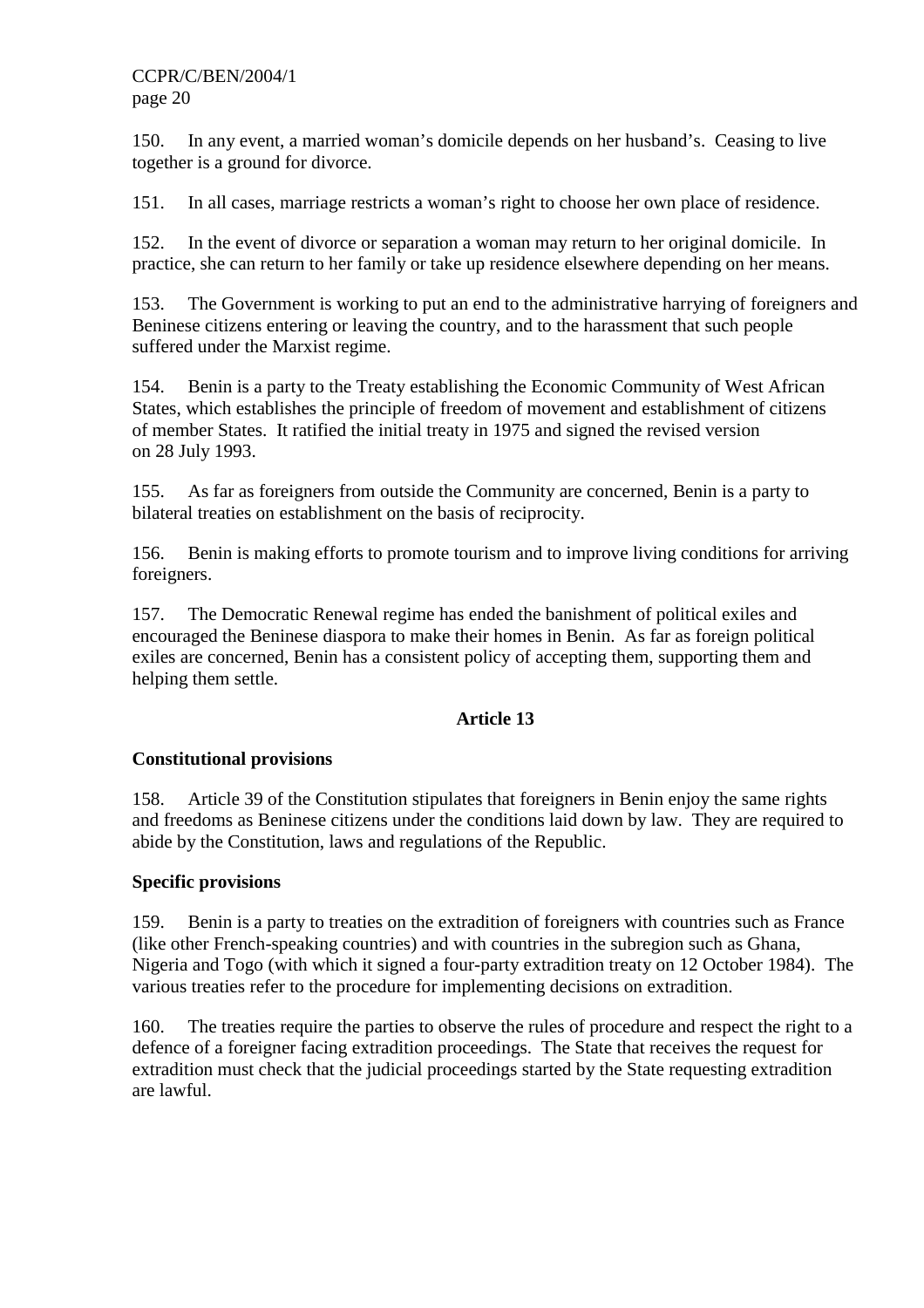# **Article 14**

#### **Constitutional provisions**

161. In Benin, the protection of the human person is enshrined in the Constitution, which stipulates in articles 8, 15 and 17 that every individual has the right to life, security and physical integrity. People may therefore only be charged and punished if their guilt is legally established during a public trial in which they are afforded all the guarantees necessary for their defence.

162. Article 114 of the Constitution makes the Constitutional Court the highest court in the land in constitutional matters. The Court rules on the constitutionality of laws and guarantees fundamental human rights and civil liberties. It is responsible for regulating the functioning of institutions and the activities of the public authorities.

163. Under article 122 of the Constitution, any citizen may refer a case concerning the constitutionality of laws to the Constitutional Court, either directly or by lodging an objection on grounds of unconstitutionality in a court case involving them. The court hearing their case must adjourn proceedings until the Constitutional Court's decision, which must be taken within 30 days.

#### **Specific provisions**

164. Under the Democratic Renewal, Ordinance No. 25/PR/M/L of 7 August 1967 containing the Code of Criminal Procedure remains in force. The special courts (State security courts and the criminal court) that operated under the former regime of the People's Revolutionary Party of Benin (PRPB) have been abolished.

165. Since the promulgation of Act No. 90-012 of 1 June 1990, justice has been administered by professional judges appointed in accordance with article 129 of the Constitution by the President of the Republic on the basis of a proposal by the Minister of Justice after the Supreme Council of Justice has given an opinion.

166. Hearings in the ordinary law courts are held in public except when doing so might jeopardize public order.

167. In accordance with article 125 of the Constitution and article 2 of Act No. 64-28 on the organization of the judiciary, reinstated by Act No. 90-003 of 15 May 1990, judicial power is exercised by the courts and tribunals. A bill on the organization of the judiciary is under preparation.

168. The Court of Appeal hears all appeals against rulings given by courts of first instance.

169. The Assize Court tries serious crimes: it sits in the Court of Appeal building, but may sit elsewhere if circumstances or needs so dictate.

170. The Supreme Court hears appeals on points of law and applications for judicial review. Such applications are dealt with by the administrative chamber, which is the court of first and last instance for administrative acts.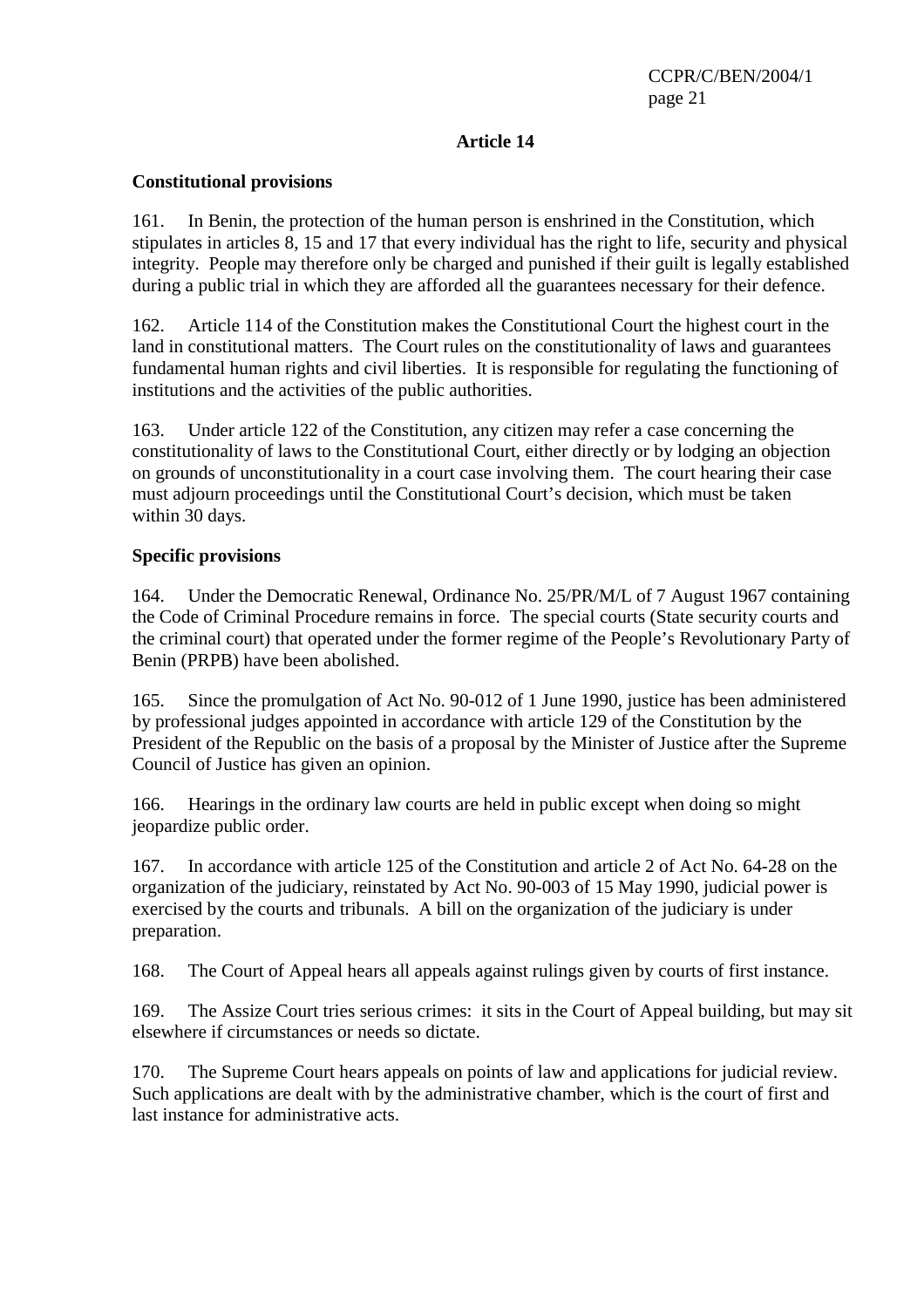171. The Code of Criminal Procedure provides for alternative sentences for juveniles. The Government has set up a centre for the protection of children and young persons that takes in young offenders and offers them an apprenticeship to help them find a job. The centre is now operational and receives assistance from a number of NGOs and other donors.

172. As 80 per cent of the population in Benin is illiterate, the use of translators who know the national language has become indispensable in courts.

173. Benin has several bilingual schools and interpretation centres which offer their services to the people concerned.

174. In accordance with article 29 of the Code of Criminal Procedure, the Minister of Justice may report any criminal offences brought to his attention to the Public Prosecutor at the Court of Appeal, enjoining him to instigate proceedings, or to have them instigated, or to refer to the competent court such written admissions as he sees fit. He may also instigate proceedings to have cases referred to him set aside.

175. The law also gives victims the possibility of filing for damages in criminal proceedings to compensate for injuries.

176. Human rights organizations press for judicial decisions to be duly enforced in cases where human rights have been violated by the administrative authorities or other State institutions.

# **Article 15**

# **Constitutional provisions**

177. This article is taken into account in article 17, paragraph 2, of the Constitution, which stipulates that no one shall be sentenced for actions or omissions which, at the time when they were committed, did not constitute an offence under Beninese law. Likewise, no penalty may be imposed that is more severe than that applicable at the time when the offence was committed.

# **Specific provisions**

178. No such cases have ever actually been tried by Beninese courts.

# **Article 16**

#### **Constitutional provisions**

179. Title II of the Constitution deals with the rights and duties of the individual. Article 8 of the Constitution states that the human person is sacred and inviolable. The State has an absolute obligation to respect and protect the human person and guarantees personal fulfilment. To this end, it guarantees its citizens equal access to health care, education, culture, information, vocational training and employment. The following articles reaffirm this recognition of the legal personality to which every individual has a right.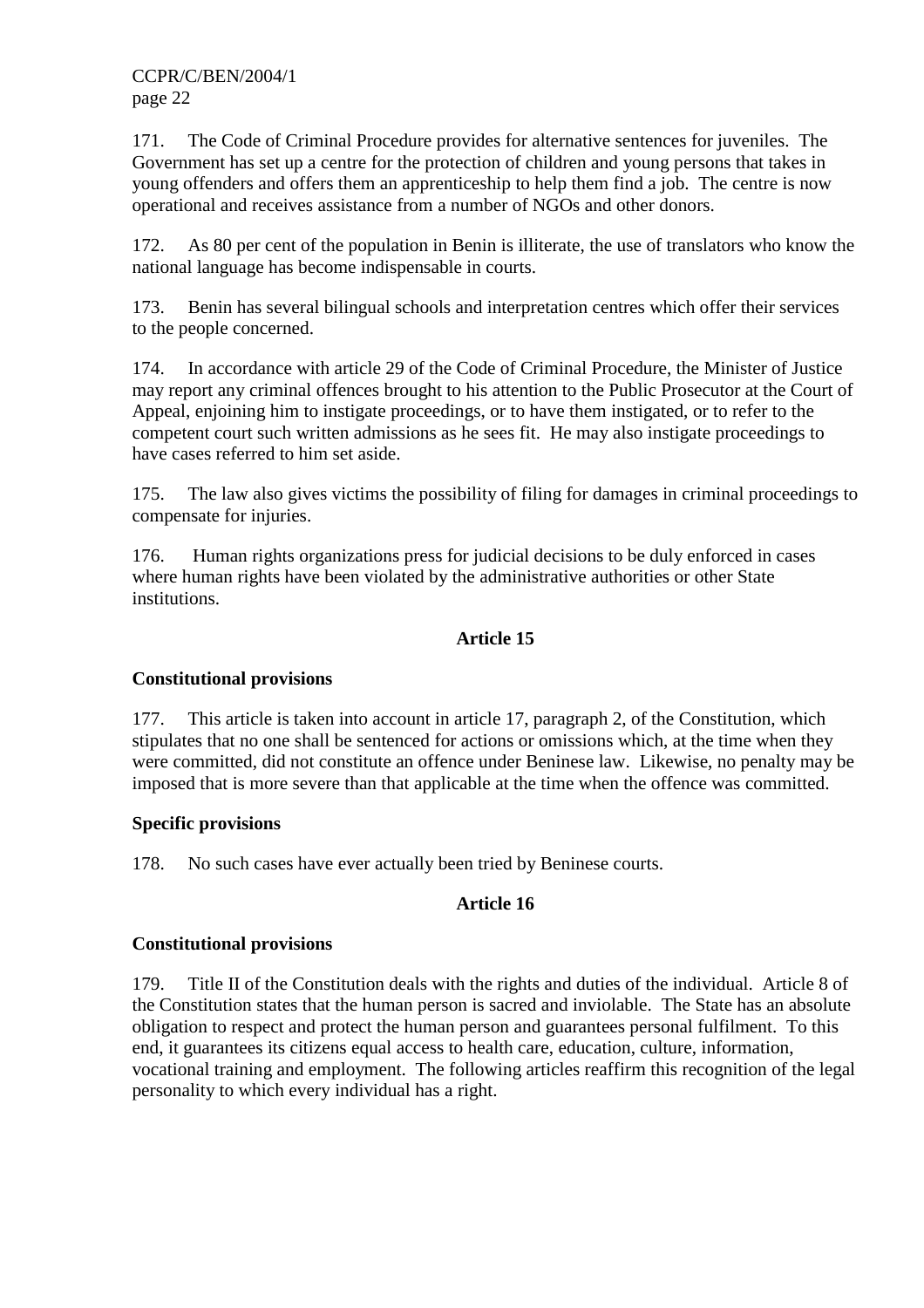#### **Specific provisions**

180. The institutions provided for by the Constitution contribute to the recognition of the rights and duties of all citizens having legal personality.

## **Article 17**

#### **Constitutional provisions**

181. The inviolability of a person's home and correspondence, as provided for in articles 20 and 21 of the Constitution, is today a reality in Benin.

#### **Specific provisions**

182. Pursuant to the decisions of the Conference of the Active Forces of the Nation, the Beninese Government has put an end to the illegal expropriation of land and property carried out in the past in the name of the dictatorship of the proletariat.

183. Home visits and searches may only be carried out subject to the rules and conditions set out in the Code of Criminal Procedure (arts. 43-46, 65 and 66).

184. The law also guarantees privacy in correspondence and communications. However, there have been some unsubstantiated reports of phone-tapping.

185. Under the law granting amnesty to political exiles, property seized illegally by the previous regime is to be returned to its owner or to the owner's beneficiaries.

186. The Government of Benin has invited all the victims of such abuses to take legal action to obtain redress for the injury suffered.

# **Article 18**

#### **Constitutional provisions**

187. Under article 2 of the Constitution, the Republic of Benin is one and indivisible, secular and democratic.

188. Freedom of thought, conscience and religion, including the freedom to adopt a religion or any other belief of one's own choice, is reaffirmed in article 23 of the Constitution.

189. Article 23, paragraph 1, of the Constitution stipulates that acts of worship are to be carried out with due respect for the secularity of the State.

#### **Specific provisions**

190. After the Conference of the Active Forces of the Nation, certain religions that had been banned for non-compliance with the requirements of the revolutionary regime resumed their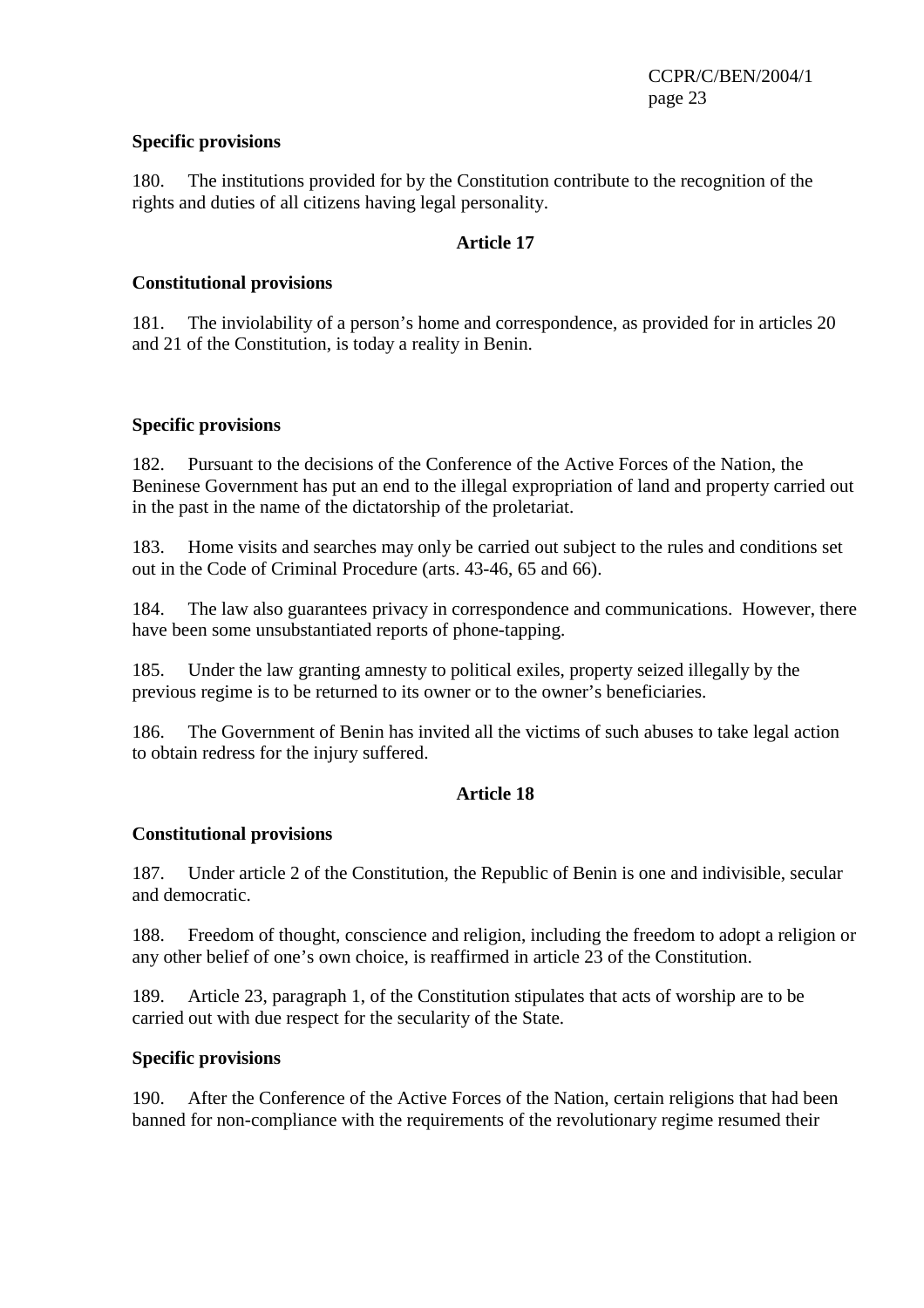activities: they included Jehovah's Witnesses and followers of other religions. All religions are practised with complete independence under a system of civil liberties protected by law and by the institutions of the State.

191. All religions may be practised freely in Benin provided that they do not infringe upon public order, social peace or decency.

192. After the Conference of the Active Forces of the Nation, Benin authorized the reopening of denominational schools that had been banned and closed. The State returned the buildings that had housed the schools to the religious organizations concerned and the Government entered into negotiations with these institutions to enable them to resume their activities.

193. This decision ensures that parents have the freedom to choose a religious education for their children in accordance with their own beliefs.

# **Article 19**

#### **Constitutional provisions**

194. Article 23 of the Constitution guarantees and protects freedom of opinion and freedom of expression. The large number of private newspapers (over 20) and radio stations (over 15) reflects the freedom to hold and express different opinions in Benin.

#### **Specific provisions**

195. Citizens freely express their views in discussions broadcast on radio or television, in press articles and in other media. Everyone has a right of reply.

196. Act No. 90-023, containing the political parties charter, requires citizens and political parties to abide fully by the Constitution and the law and to help protect fundamental freedoms and human rights. The restrictions imposed by law concern public order. The expression of a wide range of political views is one of the best guarantees of democracy.

197. There is no censorship of books, novels or research publications in Benin.

# **Article 20**

# **Constitutional provisions**

198. Under article 36 of the Constitution, all Beninese have a duty to respect and have regard for their fellow citizens without discrimination of any kind and to maintain relations with others such as to safeguard, strengthen and promote respect, dialogue and mutual tolerance with a view to ensuring peace and national cohesion.

199. In the preamble to the Constitution, Benin reaffirms its willingness to cooperate in peace and friendship with all peoples who share its ideals of liberty, justice, human solidarity based on equality, mutual interests and reciprocal respect for national sovereignty and territorial integrity.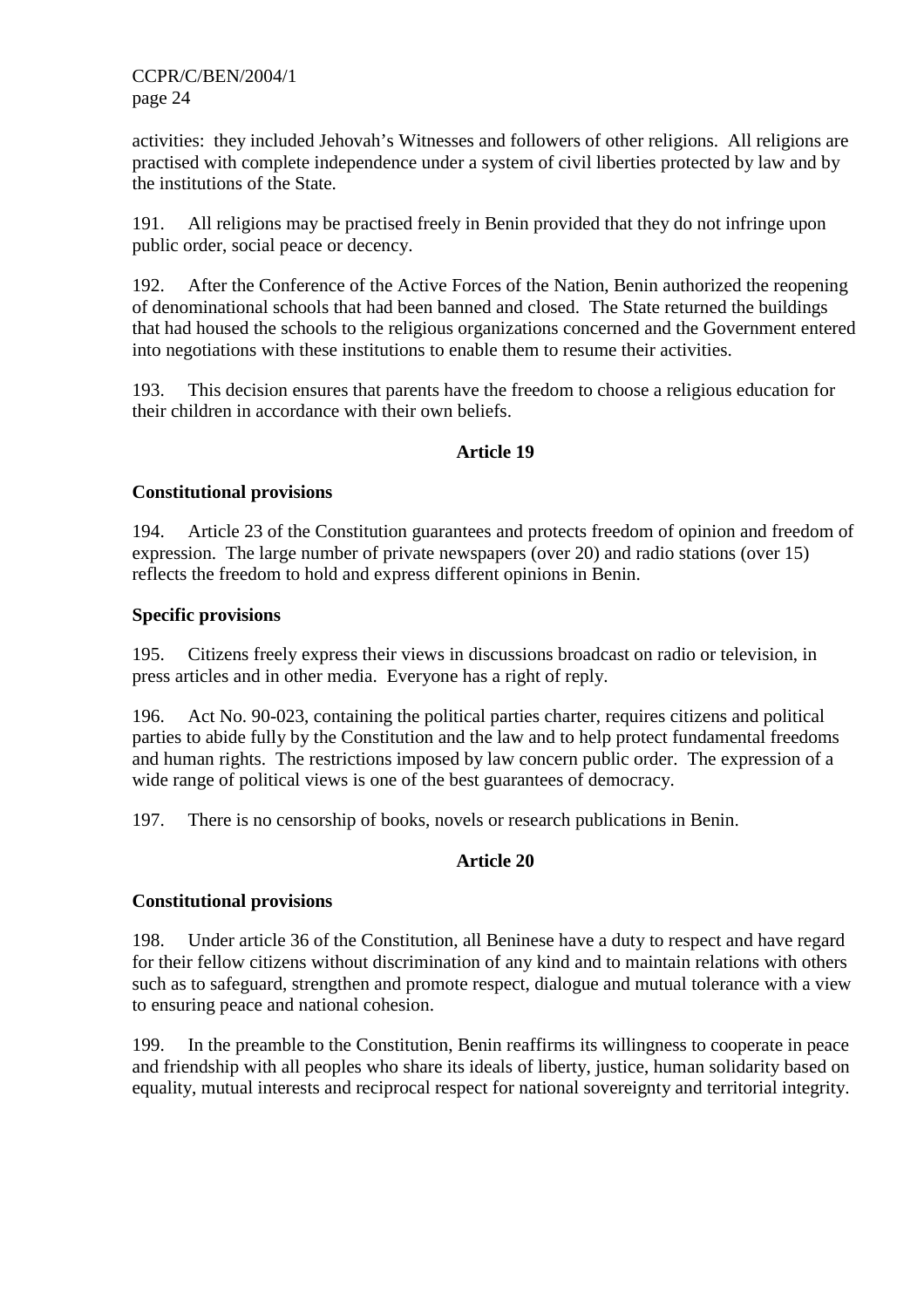#### **Specific provisions**

200. Benin shares the ideals of the international community. As a Member of the United Nations and as a member of the Organization of African Unity and various subregional institutions, it works tirelessly to maintain international peace and security.

201. Act No. 90-023, containing the political parties charter, prohibits intolerance, regionalism, ethnocentrism, fanaticism, racism and xenophobia, and the advocacy of war.

# **Article 21**

#### **Constitutional provisions**

202. The right of peaceful assembly is one of the individual and collective civil liberties promoted and guaranteed by the Constitution in article 25, which provides that "the State shall recognize and guarantee, under conditions fixed by law, freedom of movement, of association, of assembly, of procession and of demonstration".

#### **Specific provisions**

203. The right of peaceful assembly, freedom of association and the right to demonstrate have been respected since the Conference of the Active Forces of the Nation.

204. There are now several political parties and a growing number of NGOs.

205. Workers have joined trade unions of their own choosing and demonstrations, marches, meetings and press releases are authorized even when they are critical of government policy.

206. Political parties and national or foreign non-governmental associations and organizations meet freely. The only restriction on this freedom concerns demonstrations held on the public highway without prior authorization.

207. The organizers of such meetings may call on the police to maintain order.

# **Article 22**

# **Constitutional provisions**

208. Freedom of association, assembly, procession and demonstration is guaranteed by article 25 of the Constitution.

209. As required by article 31 of the Constitution, the State recognizes and guarantees the right to strike. All workers may defend their rights and interests under the conditions set out by law, either individually, collectively or through trade union action. The right to strike is exercised within limits laid down by law.

#### **Specific provisions**

210. There are a number of trade unions or associations in Benin, and they are free to form federations or collectives. There are no restrictions on this right.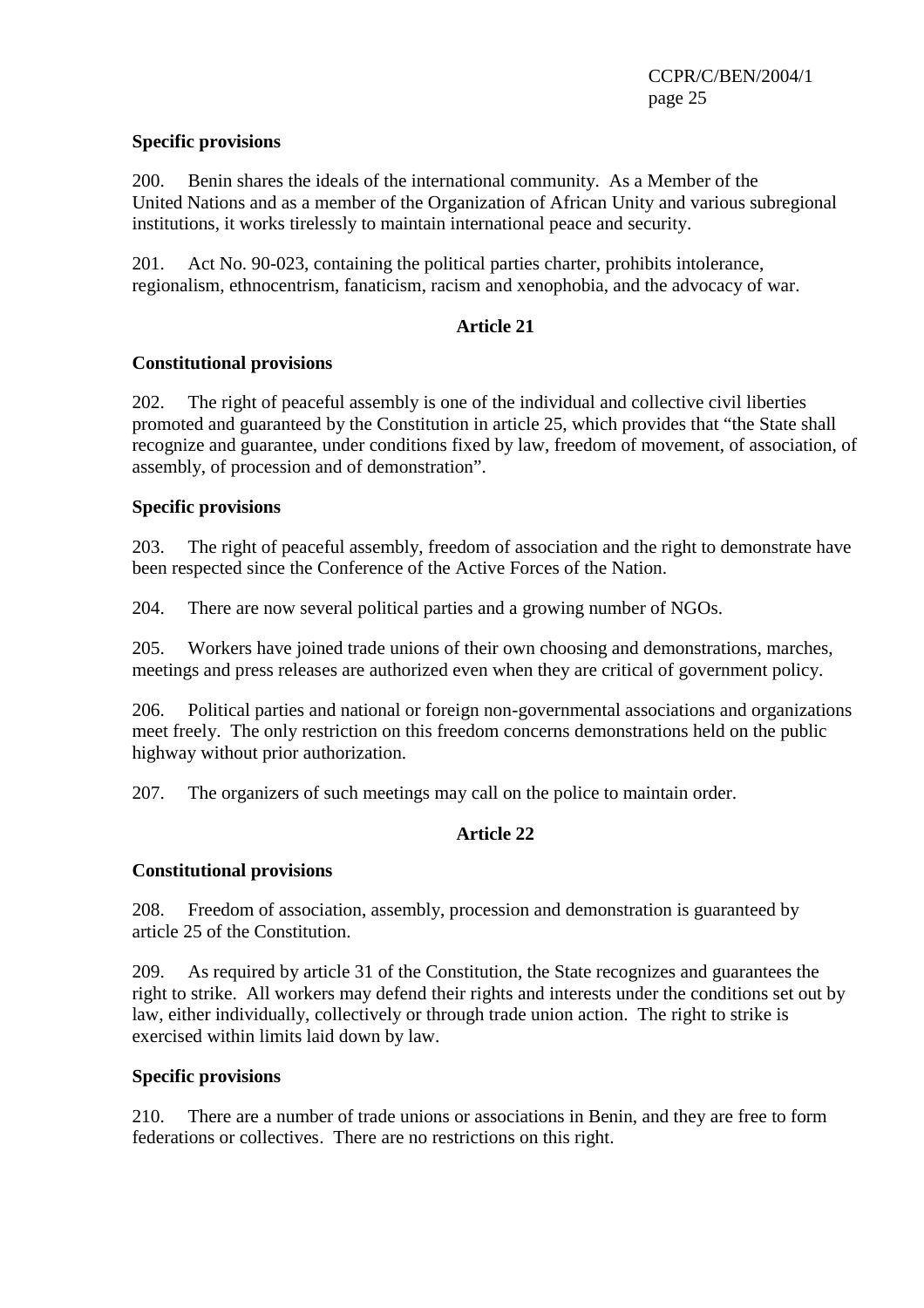211. Benin has ratified the International Labour Organization (ILO) Freedom of Association and Protection of the Right to Organize Convention, 1948 (No. 87) and the ILO Right to Organize and Collective Bargaining Convention, 1949 (No. 98). It is also a party to the International Covenant on Economic, Social and Cultural Rights.

212. Since 1989, there have been several independent trade unions in Benin, and they are free to join international confederations of trade unions.

213. The right to strike is exercised under the conditions laid down by law, although the law is not always taken into account in determining the system of deductions to be applied following a strike.

# **Article 23**

# **Constitutional provisions**

214. Under article 8 of the Constitution, the human person is sacred and inviolable. The State has an absolute obligation to respect and protect the human person and guarantees the full flowering of the individual in the material, temporal, intellectual and spiritual spheres.

215. Article 15 of the Constitution recognizes that every individual has the right to life, liberty, security and physical integrity.

216. Article 26, paragraph 2, of the Constitution guarantees the protection of the family, and in particular the mother and child.

# **Specific provisions**

217. A new personal and family code has been drafted and submitted to the National Assembly.

218. The State protects the family, and in particular the mother and child.

219. Any violation of their rights may be brought before the competent courts.

220. Benin also has a Ministry of Health, Social Protection and the Status of Women.

221. In the field of health, the decentralized departments of the Ministry of Health, Social Protection and the Status of Women organize vaccination campaigns and advisory sessions on how to prevent certain diseases.

222. Campaigns are organized to distribute medical supplies during epidemics. Mother-and-child care is always available.

223. The Labour Code protects working women and children against dangerous work and work harmful to their health. Pregnant women are entitled to 14 weeks' maternity leave - six before and eight after confinement - during which they receive daily allowances and retain the right to free health care and to any available benefits in kind if they are affiliated to the Beninese Office of Social Security.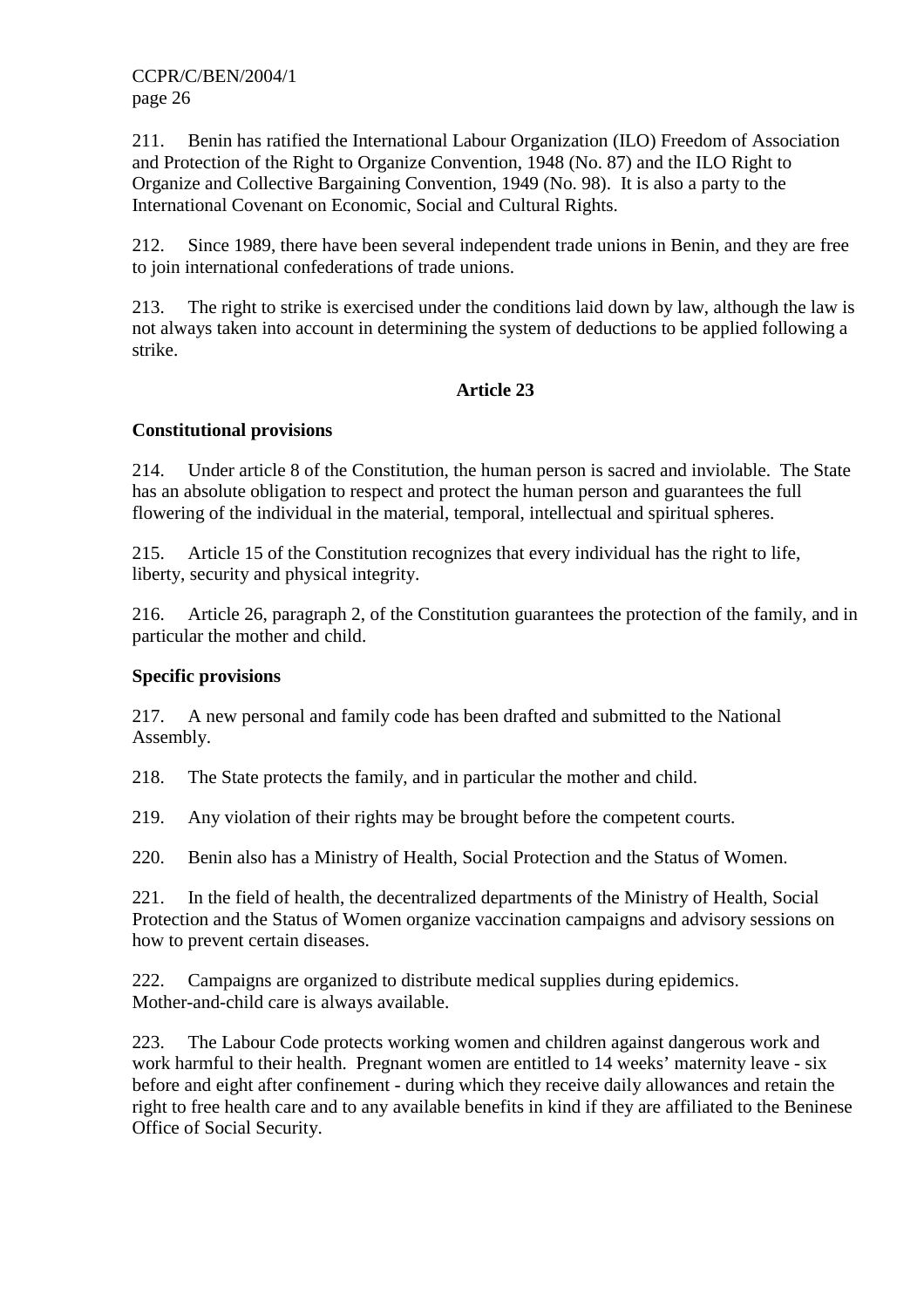224. They are entitled to one hour's break a day in which to feed the child, for 15 months after they return to work.

225. Pregnancy cannot serve as grounds for dismissal (arts. 166-171 and 173 of the Labour Code).

226. A worker who has been married before a registrar receives a social security benefit known as the "worker's home benefit".

227. A pregnant woman is paid maternity benefits and is entitled to free health care before and after confinement. During her 14 weeks' maternity leave, a woman wage-earner receives her full wage. Her child is entitled to free health care until the age of 5. The same applies to the children of male wage-earners.

228. Civil servants and their families receive a family allowance of 2,000 francs per child per month for up to six children, payable until the age of 18 for children serving apprenticeships and until 21 for children in full-time education.

229. Women who are not in paid employment are entitled to medical consultations at public or private health centres or at centres run by NGOs, on payment of a standard amount fixed by the Government or by the NGO.

230. However, there are not enough centres to cater for the number of people who need to attend them and who in some areas have to travel considerable distances to reach them.

231. This state of affairs is a direct consequence of the country's level of development, which does not allow it to tackle social problems of this scale.

232. Every person has the right to marry in accordance with the regulations on personal status contained in the Civil Code.

233. The marriageable age in Benin is 15 for women and 18 for men.

234. Benin has ratified the Convention on Consent for Marriage, Minimum Age for Marriage and Registration of Marriages. The Convention entered into force in Benin on 9 December 1964.

235. There are two types of marriage in Benin. One is customary marriage, for which the legal basis is the age-old customs and traditions of the various religious, linguistic or traditional communities. The other is marriage before an administrative authority, usually called a "civil marriage" as it is performed by a registrar.

236. In the first case, the dowry is proof that the marriage is valid - the girl is presumed to have consented when the dowry is accepted - whereas in the second case the consent of the future spouses is required for the marriage to be valid.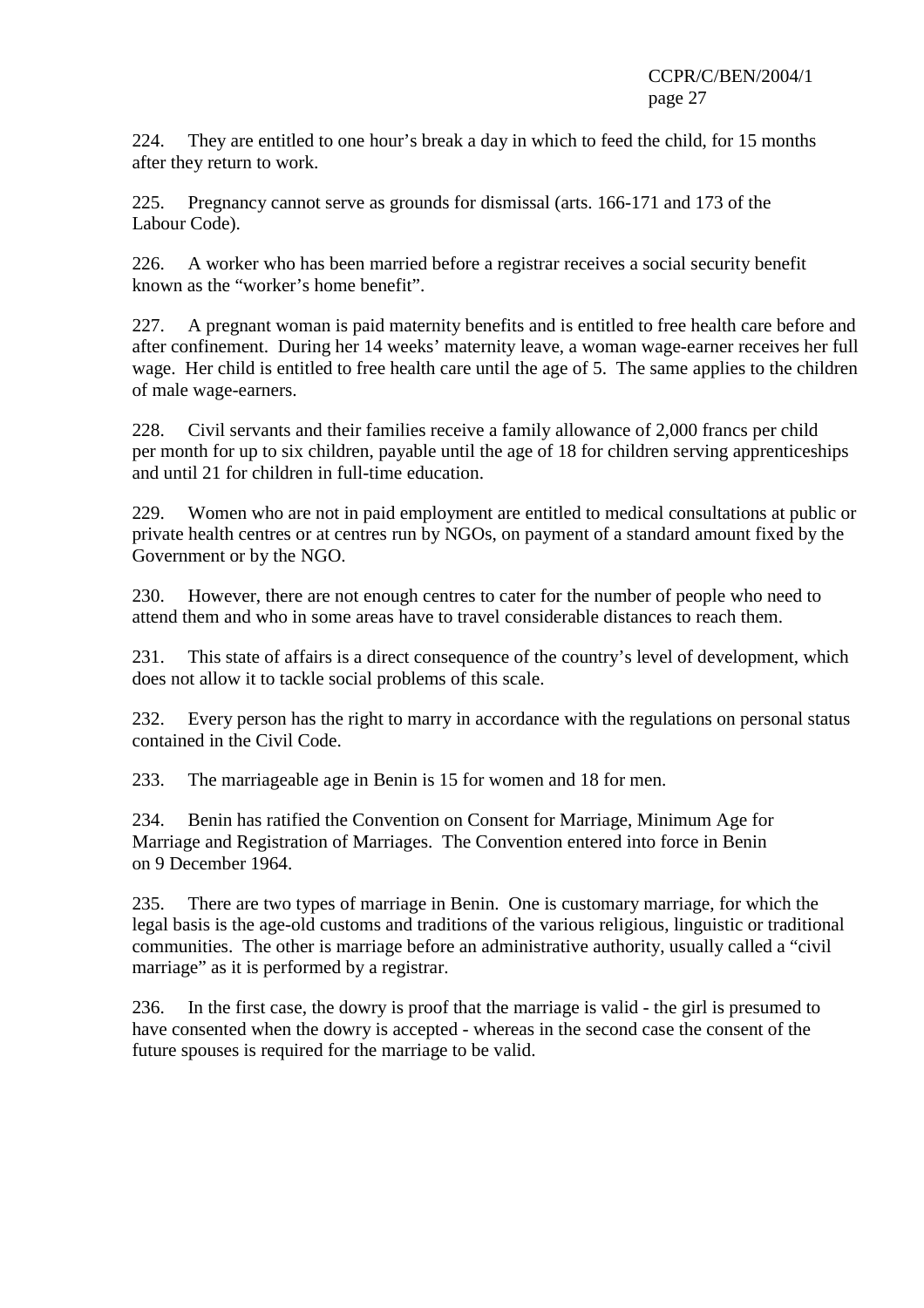237. In customary marriages, the spouses share in the upkeep of the family by mutual agreement and according to their means. In polygamous households, the mother's contribution is far more noticeable and appears to reflect an unspoken rivalry. The marriage is dissolved when either one of the spouses leaves the marital home.

238. In the case of a civil marriage the spouses have the option of owning their property jointly or separately. Couples tend to choose the latter because of the problems that can arise when the marriage ends through separation or the death of one of the spouses. The Civil Code makes provision for resolving disputes in such circumstances and ensuring that the children are cared for.

# **Article 24**

# **Constitutional provisions**

239. Under the Constitution of Benin, nationality is a matter for the law (art. 98).

# **Specific provisions**

240. Both legitimate and illegitimate children in Benin bear the name of the father, unless paternity is challenged, in which case they bear the mother's name. As a rule, filiation is patrilineal.

241. As a rule, and in accordance with article 184 of the Dahomey Code of Customary Law, a child born of an adulterous relationship becomes part of the husband's family, not the lover's, and is treated as a legitimate child. The husband may always refuse to accept custody of such a child and may obtain reimbursement from the biological father for the cost of the child's upkeep. Cases of children of incestuous relationships are quite rare in Benin. Any cases recorded fall within the authority of the head of the extended family. Some tribes, such as the Batonu, abandon children of this kind.

242. Under article 55 of the Civil Code, every birth of a child must be declared to the civil registry authorities within the three days following the birth. The declaration may be made by the parents, or, if that is not possible, by a physician, midwife, health official or any other person who was present at the birth. The certificate specifies the date, time and place of the birth, the sex of the child and the forenames the child will be given, together with the names, forenames, ages, occupations and places of residence of the father and mother and, where appropriate, those of the person making the declaration. In practice, however, some babies in isolated regions are delivered by older women from the village. Children born in such conditions do certainly receive a name and forenames, but their births are not declared immediately. The need to obtain a court order in lieu of the declaration arises only on certain occasions in their lives (school enrolment, marriage of illiterates or where a file has to be constituted).

243. False declarations, perjury and the alteration or wilful destruction of a civil register or civil registry certificate are criminal offences. In addition, civil registry officials are personally liable vis-à-vis individuals in respect of any fault or negligent act committed by them or the disappearance of registers occurring during the exercise or in the course of their duties, insofar as the individuals concerned suffer prejudice thereby. In addition, such acts may give rise to penal sanctions or disciplinary measures.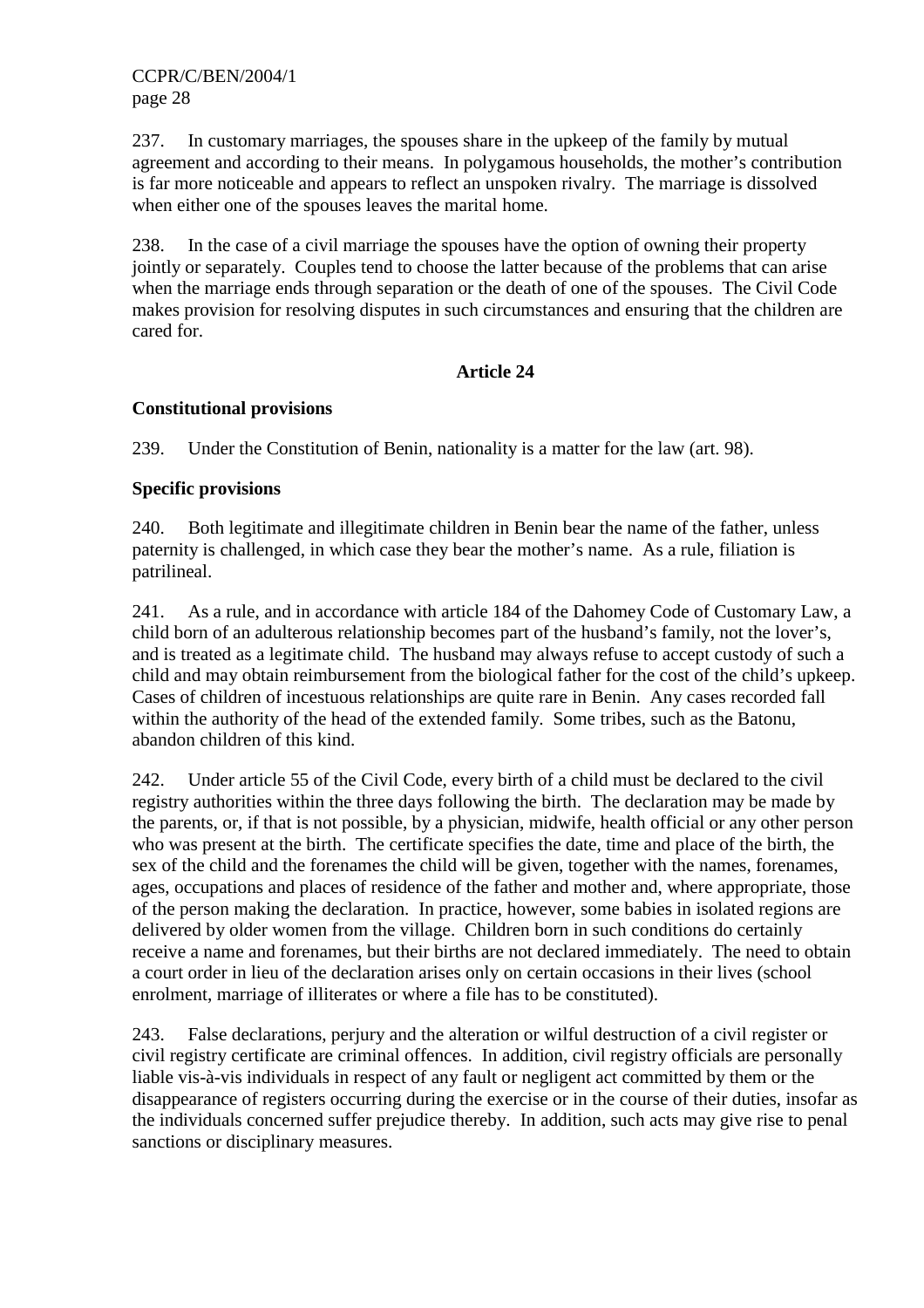244. No change in civil status may be made, and no forenames may be added, except on application to the president of the court of first instance at the place of residence of the applicants or by decision of the judge responsible for civil status matters on the desirability of the change applied for.

245. In Benin, the legislation in force regarding nationality consists of:

- Act No. 65-617 of 23 June 1965, establishing the Nationality Code of the Republic of Dahomey;
- Decree No. 272-P-C/MJL of 11 August 1965, establishing the detailed provisions for the application of the Nationality Code.

246. Article 7 of Act No. 65-17, establishing the Nationality Code of the Republic of Dahomey, states that: "Any person born in Dahomey of a father who was himself born in that country is Dahomean. Any person habitually resident in the territory of the Republic of Dahomey and possessing Dahomean status is presumed to fulfil the two conditions. A newborn child found in Dahomey is presumed to have been born in Dahomey failing proof to the contrary."

247. Under article 12 of the Nationality Code, the following have Beninese nationality:

(1) A child born of a Beninese father;

(2) A child born of a Beninese mother if the father is unknown or has no known nationality in accordance with article 13 of the Nationality Code, although a child not born in Benin may repudiate Beninese nationality during the six months before attaining the age of majority;

(3) A child born of a Beninese mother and a father of foreign nationality.

248. The provisions relating to nationality are in keeping with the spirit of the Universal Declaration of Human Rights. The legislation still in force in Benin does not exclude dual nationality. A person born outside Benin, or born in Benin to parents of foreign nationality, is entitled to hold dual nationality. The acquisition of nationality entails the acquisition of all the rights pertaining thereto. A candidate for the position of Head of State must, among other things, be a Beninese national by birth or have held that nationality for at least 10 years.

249. The Government, with the help of United Nations agencies such as UNICEF and the United Nations Population Fund (UNFPA), is implementing programmes to protect mothers and children. Its efforts are supplemented by those of organizations working to protect mothers and children such as Terre des Hommes, SOS Enfants, Caritas and religious organizations.

250. The breakdown of the family structure as a result of social changes is not always conducive to children's harmonious physical, psychological and social development.

251. Records of births in medical facilities (public hospitals, maternity clinics and health centres) make it possible to prepare the documents needed by registry offices to register the child.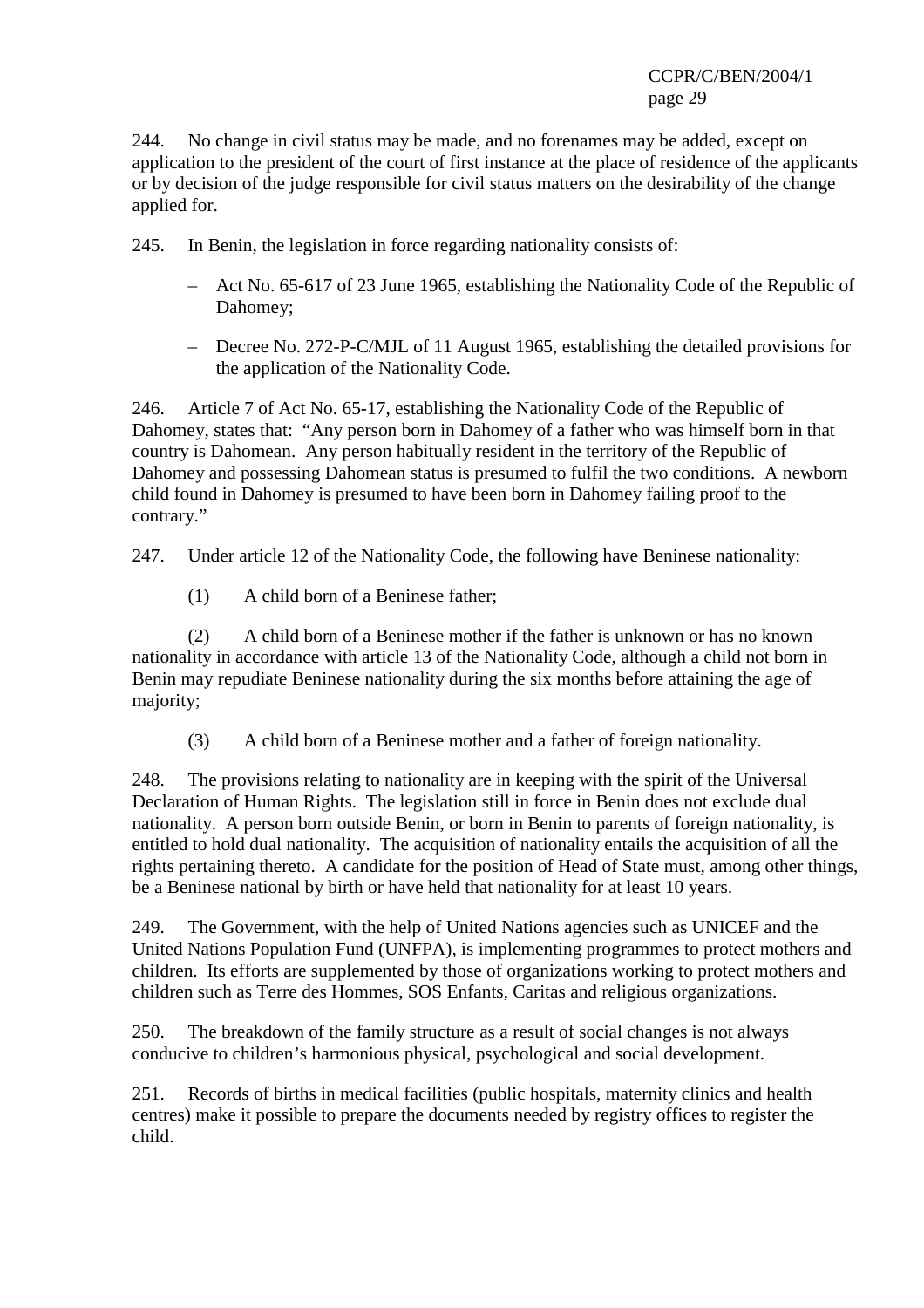252. In rural areas where births take place outside medical facilities, the ministry responsible for territorial administration and local authorities have started information campaigns to encourage parents to register births immediately.

253. The ministry responsible for demographic statistics supports these awareness-raising activities.

254. Every child of a Beninese father and/or mother has the right to Beninese nationality. Beninese nationality may be granted to any child born in Benin to foreign parents who so choose, under the conditions laid down by law.

# **Article 25**

# **Constitutional provisions**

255. Article 26 of the Constitution stipulates that in the Republic of Benin, "The State shall ensure equality before the law for all, without distinction as to origin, race, sex, religion, political opinion or social status. Men and women are equal under the law. The State shall protect the family, and in particular the mother and child."

256. Article 6 of the Constitution provides as follows: "Suffrage shall be universal, equal and secret. All Beninese nationals of either sex aged 18 or over and in possession of their civil and political rights are entitled to vote under the conditions determined by law."

257. The African Charter of Human and Peoples' Rights, which is an integral part of the Beninese Constitution, stipulates in article 13 that all citizens have the right to participate freely in the government of their country, either directly or through freely chosen representatives, in accordance with the provisions of the law. All citizens also have the right of equal access to the public service of their country and every individual has the right of access to public property and services in strict equality of all persons before the law.

# **Specific provisions**

258. The Conference of the Active Forces of the Nation and the institutions to which it gave rise laid the foundations for the introduction of a multiparty democracy in which political rights are respected.

259. There is no discrimination between men and women in the legislation governing the lives of Beninese citizens.

# **Article 26**

# **Constitutional provisions**

260. Equality of men and women before the law is a principle affirmed in article 26 of the Constitution and in article 3 of the African Charter of Human and Peoples' Rights. Under the law in force in Benin, women are treated on an equal footing with men as regards legal capacity